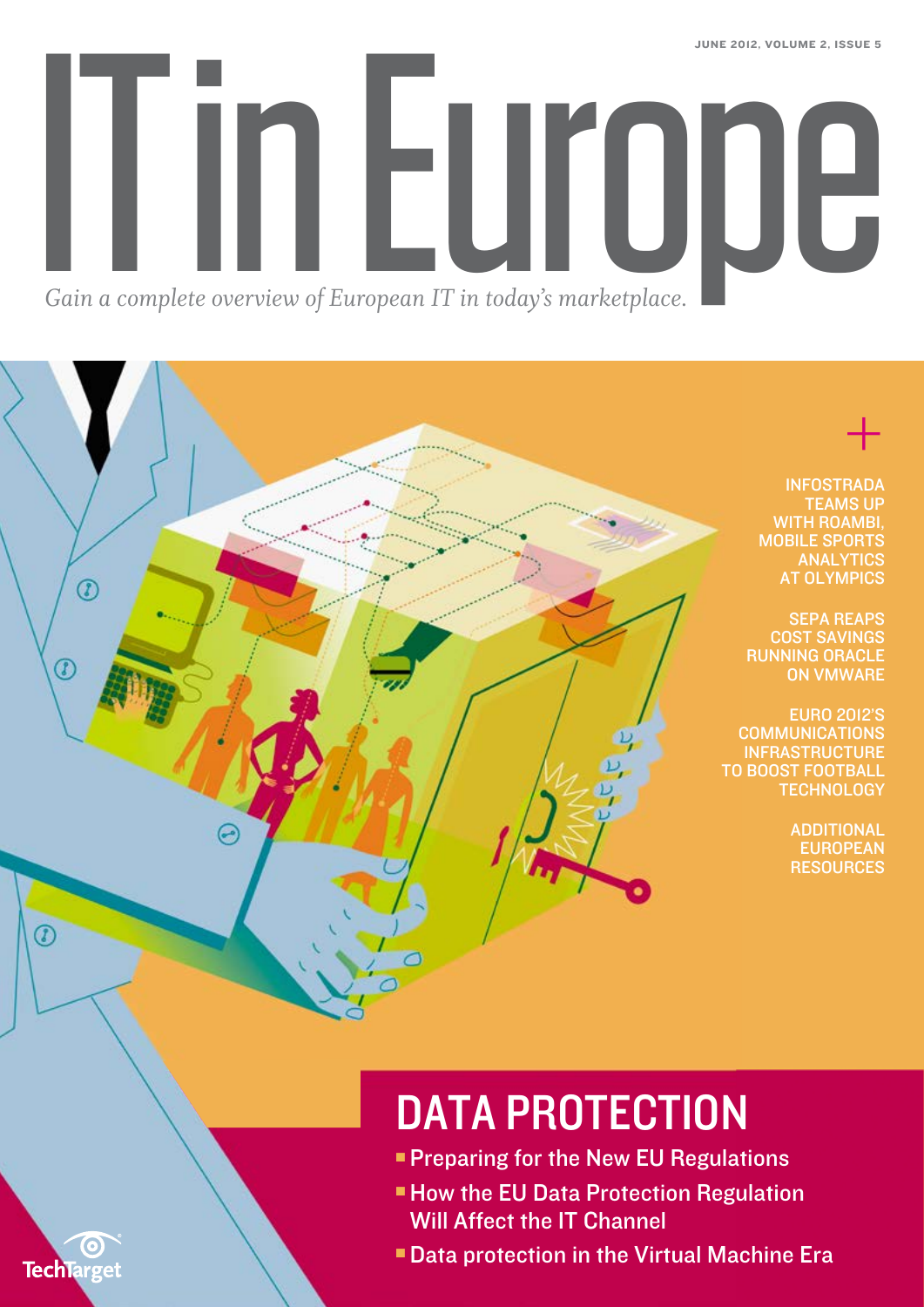#### **EDITOR'S LETTER**

# <span id="page-1-0"></span>**EUROPEAN** DATA PROTECTION

#### **HOME**

Editor's Letter

**PREPARING** [for the New EU](#page-3-0)  DATA PROTECTION **REGULATION** 

DATA PROTECTION [in the Virtual](#page-9-0) [Machine Era](#page-9-0)

[European](#page-13-0)  [Partner](#page-13-0)  **CONTENT** 

[Infostrada](#page-14-0)  [Teams up](#page-14-0) With [Roambi, Mobile](#page-14-0)  [Sports Analyt](#page-14-0)[ics at Olympics](#page-14-0)

SEPA [Reaps](#page-17-0)  [Cost Savings](#page-17-0)  RUNNING ORACLE [on VMware](#page-17-0)

[Euro 2012's](#page-19-0)  [Communica](#page-19-0)[tions Infra-](#page-19-0)STRUCTURE TO [Boost Football](#page-19-0) **TECHNOLOGY** 

**ADDITIONAL** [European](#page-22-0)  **RESOURCES**  **Governments and** legislative bodies are often accused of lagging behind developments in technology, but the European Commission's newly proposed data protection regulations are designed to get ahead of what is fast becoming one of the defining challenges of the Internet age.

Make no mistake—the new rules will affect every organisation and every IT manager in Europe.

They don't simply update and consolidate a variety of countryspecific implementations of the existing EU directives. They also introduce significant new rules such as mandatory notification of data breaches.

For many organisations, data protection is something they are convinced is not a problem until the day it becomes a problem.

There are too many examples of businesses or government bodies across Europe forced through embarrassment after a high-profile data loss to introduce measures that most IT security experts would consider no more than standard best practice. Such measures include encryption, data classification and basic information governance procedures—you can read more about the experts' advice in our cover story this month.

But, technology being what it is, even the best-prepared organisations cannot be complacent.

As if the problems of lost laptops, missing memory sticks or hacked hardware were not enough, now IT managers have extra challenges such as consumerisation, mobile working and the cloud to add to their data protection worries.

The drive to use mobile technology is unstoppable, creating millions of new devices just waiting to reveal sensitive corporate information when they are left on the train.

What's more, the demands from employees to use their own devices for accessing work applications means you can't even guarantee what those mobile computers will be or how secure they are.

And as information is increas-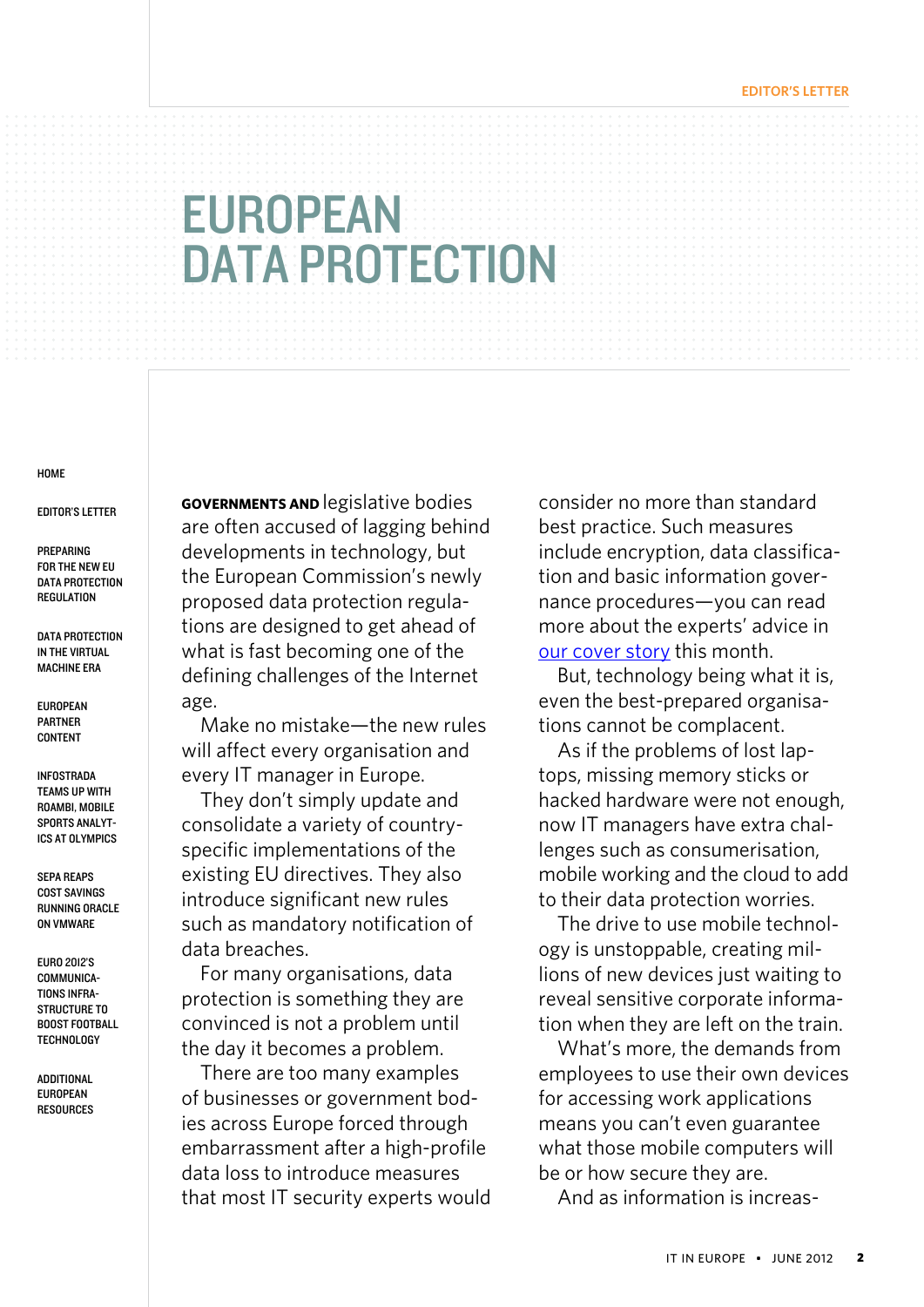ingly processed and stored in the cloud, where you may not even be sure what country your data is physically located, it's not going to be good enough to simply hope your cloud provider is taking the necessary steps to protect your data.

Allied to an increase in the risks is an increase in awareness from people across Europe. As individuals, we now know the value of our personal information and have learned the extent to which that information is stored, analysed, traded and used to sell to us.

As a result, data protection is not just about IT security or regulatory compliance—it's a risk to the reputation and brand of any organisation found to have failed in its obligations. Look at Sony, whose PlayStation Network was hacked into last year. That incident exposed the details of 100 million users, leading to reparative work running into hundreds of millions of dollars as well as a huge hit to the company's share price.

In this month's IT in Europe, we look at the best practices and expert tips that IT managers need to know to ensure they don't follow Sony into the halls of infamy. We examine the effect of virtualisation technology on data protection and the issues that you need to consider when moving your information storage to a virtualised environment—don't forget about things like backups, archiving and business continuity planning.

Governments, legislators and consumers will no longer tolerate lax approaches to data protection any more than they would let banks leave their safes open for anyone to take our cash. Data is the new currency of the Internet age. Protect it with not only your technology but also your reputation.  $\blacksquare$ 

### **BRYAN GLICK**

*Computer Weekly Editor in Chief*

**HOME** 

[Editor's Letter](#page-1-0)

**PREPARING** [for the New EU](#page-3-0)  DATA PROTECTION **REGULATION** 

DATA PROTECTION [in the Virtual](#page-9-0) [Machine Era](#page-9-0)

[European](#page-13-0)  [Partner](#page-13-0)  **CONTENT** 

[Infostrada](#page-14-0)  [Teams up](#page-14-0) With [Roambi, Mobile](#page-14-0)  [Sports Analyt](#page-14-0)[ics at Olympics](#page-14-0)

SEPA [Reaps](#page-17-0)  [Cost Savings](#page-17-0)  **RUNNING ORACLE** [on VMware](#page-17-0)

[Euro 2012's](#page-19-0)  COMMUNICA[tions Infra-](#page-19-0)STRUCTURE TO [Boost Football](#page-19-0) **TECHNOLOGY**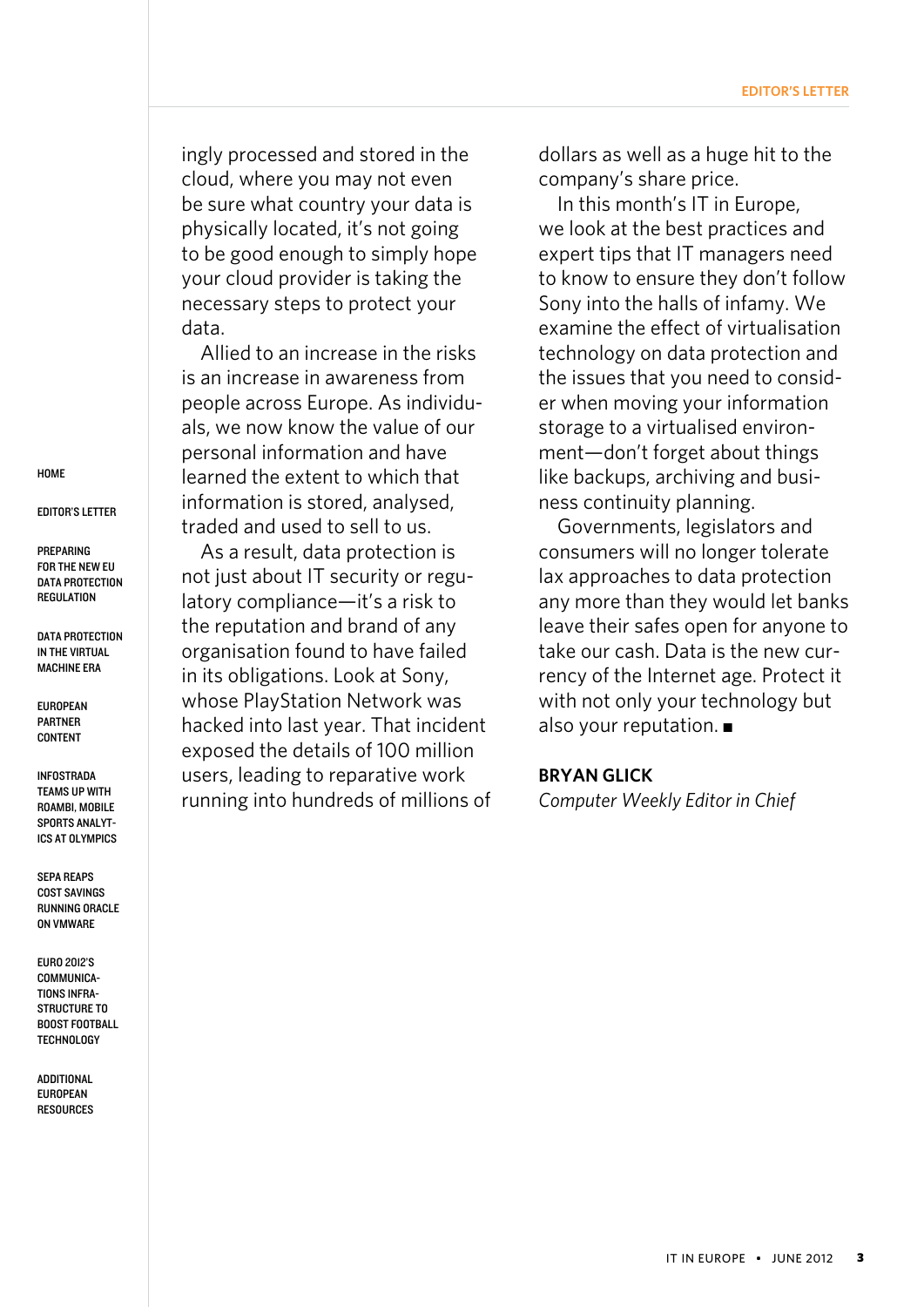# <span id="page-3-0"></span>Preparing for the New EU DATA PROTECTION REGULATION

*Quick wins and long-term project ideas to prepare for the impending EU data protection regulation. By Sarb Sembhi*

#### **HOME**

[Editor's Letter](#page-1-0)

**PREPARING** for the New EU DATA PROTECTION **REGULATION** 

DATA PROTECTION [in the Virtual](#page-9-0) [Machine Era](#page-9-0)

[European](#page-13-0)  [Partner](#page-13-0)  **CONTENT** 

[Infostrada](#page-14-0)  [Teams up](#page-14-0) With [Roambi, Mobile](#page-14-0)  [Sports Analyt](#page-14-0)[ics at Olympics](#page-14-0)

SEPA [Reaps](#page-17-0)  [Cost Savings](#page-17-0)  RUNNING ORACLE [on VMware](#page-17-0)

[Euro 2012's](#page-19-0)  [Communica](#page-19-0)[tions Infra-](#page-19-0)STRUCTURE TO [Boost Football](#page-19-0) **TECHNOLOGY** 

**ADDITIONAL** [European](#page-22-0)  **RESOURCES** 

**n january 2012,** the European Commission announced two important pieces of legislation affecting the personal data of EU citizens: the EU data protection directive and the [EU data protection regulation.](http://www.computerweekly.com/opinion/Proposed-EU-Data-Protection-Regulation-what-should-companies-be-thinking-about) Of the two, the data protection regulation will have the greater effect on most businesses that collect, hold or share data within the EU. This article will focus on the steps businesses can take to prepare for the new regulation when it comes into force. I

### **Proposed Regulation**

With the [EU data protection regu](http://ec.europa.eu/justice/data-protection/document/review2012/com_2012_11_en.pdf)[lation,](http://ec.europa.eu/justice/data-protection/document/review2012/com_2012_11_en.pdf) the European Commission has proposed a comprehensive reform of the current data protection rules. The reform will do away with the current set of fragmented rules, and create a single data privacy law that stretches across

Europe. It will also enable businesses to deal with a supervisory authority in just one country, rather than having to coordinate compliance efforts across individual European countries in which it does business.

The overall theme of the proposed data protection regulation conveys that all personal data should be treated fairly and transparently. The proposal states, "The specific purposes for which the data is processed should be explicit and legitimate and determined at the time of the collection of the data. The data should be adequate, relevant and limited to the minimum necessary for the purposes for which the data is processed; this requires in particular ensuring that the data collected is not excessive and that the period for which the data is stored is limited to a strict minimum."

In addition, the new regulation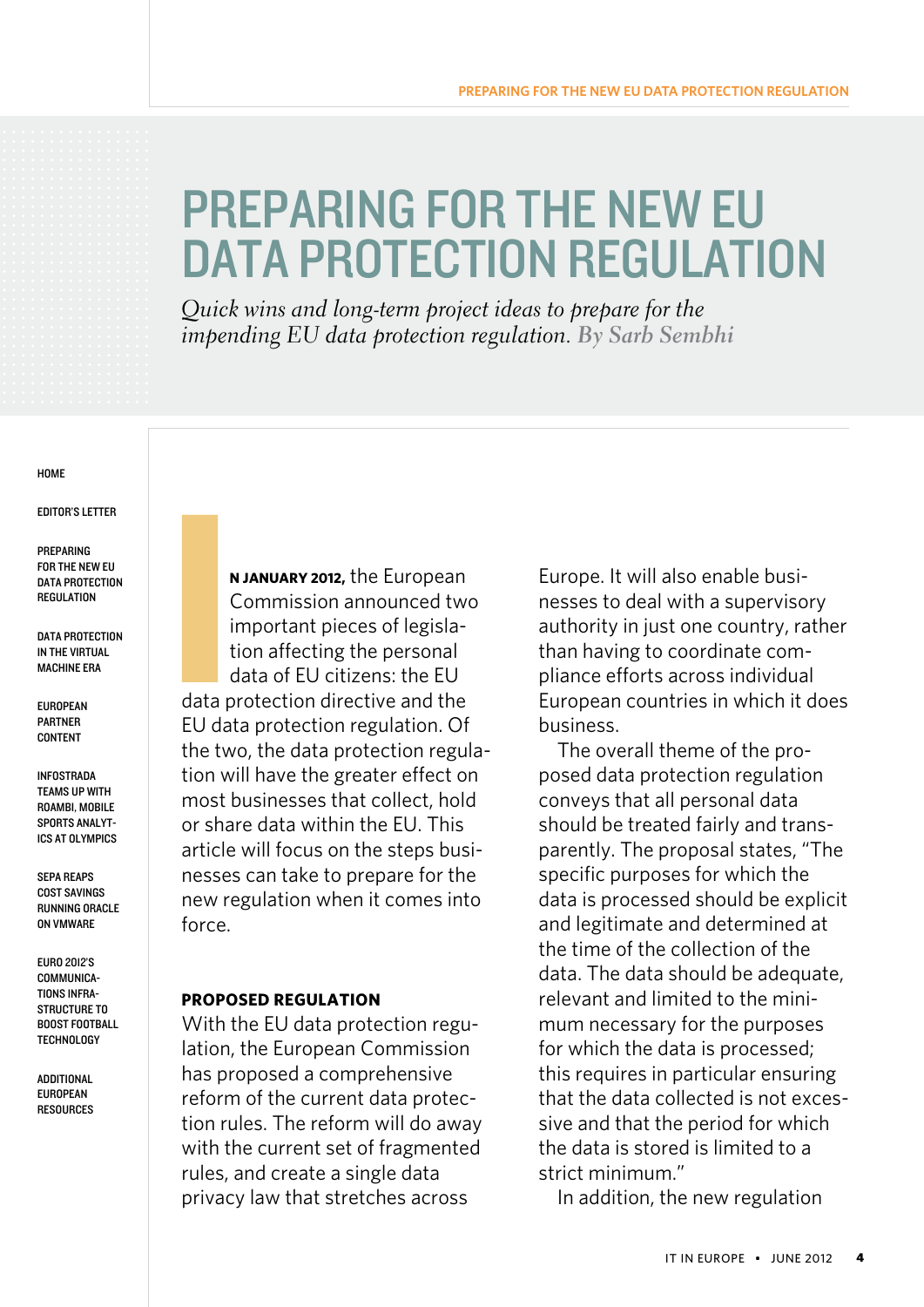will give consumers easier access to their own data, and the right to have their data deleted or "forgotten" from any systems.

Under the new regulation, businesses that suffer a serious data breach will be required to [notify](http://searchsecurity.techtarget.co.uk/news/2240149166/Infosecurity-2012-ICO-opposes-mandatory-data-breach-notification)  [their supervisory authority](http://searchsecurity.techtarget.co.uk/news/2240149166/Infosecurity-2012-ICO-opposes-mandatory-data-breach-notification) within 24 hours, if possible. Businesses that are breached may also have to pay fines of up to 2% of their total revenues.

If the proposed data protection regulation is passed, it will become a mandatory compliance regulation throughout all of the EU. It is not yet clear when the proposed data protection regulation will become law, or if there will be changes to the regulation before it becomes law, but it is likely to come into force sometime between 2013 and 2015.

With a total of 91 articles, the proposed data protection regulation is quite extensive. James McCloskey, senior research analyst for Ontario-based Info-Tech Research Group, believes the rules planned by the European Commission could eventually be adopted in other geographies.

"The EU has driven leadership in terms of regulatory advances in legislations in other jurisdictions," McCloseky said. "It ramps up the expectations of what it means in terms of protecting data."

### **Information Governance**

To prepare for the time when the proposed data protection regulation becomes law, businesses should first ensure they are practicing [good information governance.](http://searchsecurity.techtarget.co.uk/news/1280099387/E-discovery-laws-Having-an-information-governance-framework-matters)

# Directive vs. Regulation

**The terms** *directive* **and** *regulation* **have caused some confusion as they are often used interchangeably, incorrectly so. They are actually quite different and have different implications for every business engaging with EU citizens through the use of citizens' data.** 

**When an EU directive is agreed upon, all member states must pass their own legislation to enact the content put forward. Companies in a member state that does not undertake this step are not mandated to comply with the directive. The focus of the current EU Data Protection Directive relates to criminal investigation across EU borders, so it is beyond the scope of this article.**

**An EU regulation applies across all member states without any member having to take further action. The focus of the current regulation is strengthening online privacy rights and boosting the digital economies of its members. The proposed data protection regulation is intended to be a comprehensive reform of the current Data Protection Act.** n

**HOME** 

[Editor's Letter](#page-1-0)

**PREPARING** [for the New EU](#page-3-0)  DATA PROTECTION **REGULATION** 

DATA PROTECTION [in the Virtual](#page-9-0) [Machine Era](#page-9-0)

[European](#page-13-0)  [Partner](#page-13-0)  **CONTENT** 

[Infostrada](#page-14-0)  [Teams up](#page-14-0) With [Roambi, Mobile](#page-14-0)  [Sports Analyt](#page-14-0)[ics at Olympics](#page-14-0)

SEPA [Reaps](#page-17-0)  [Cost Savings](#page-17-0)  **RUNNING ORACLE** [on VMware](#page-17-0)

[Euro 2012's](#page-19-0)  [Communica](#page-19-0)[tions Infra-](#page-19-0)STRUCTURE TO [Boost Football](#page-19-0) **TECHNOLOGY**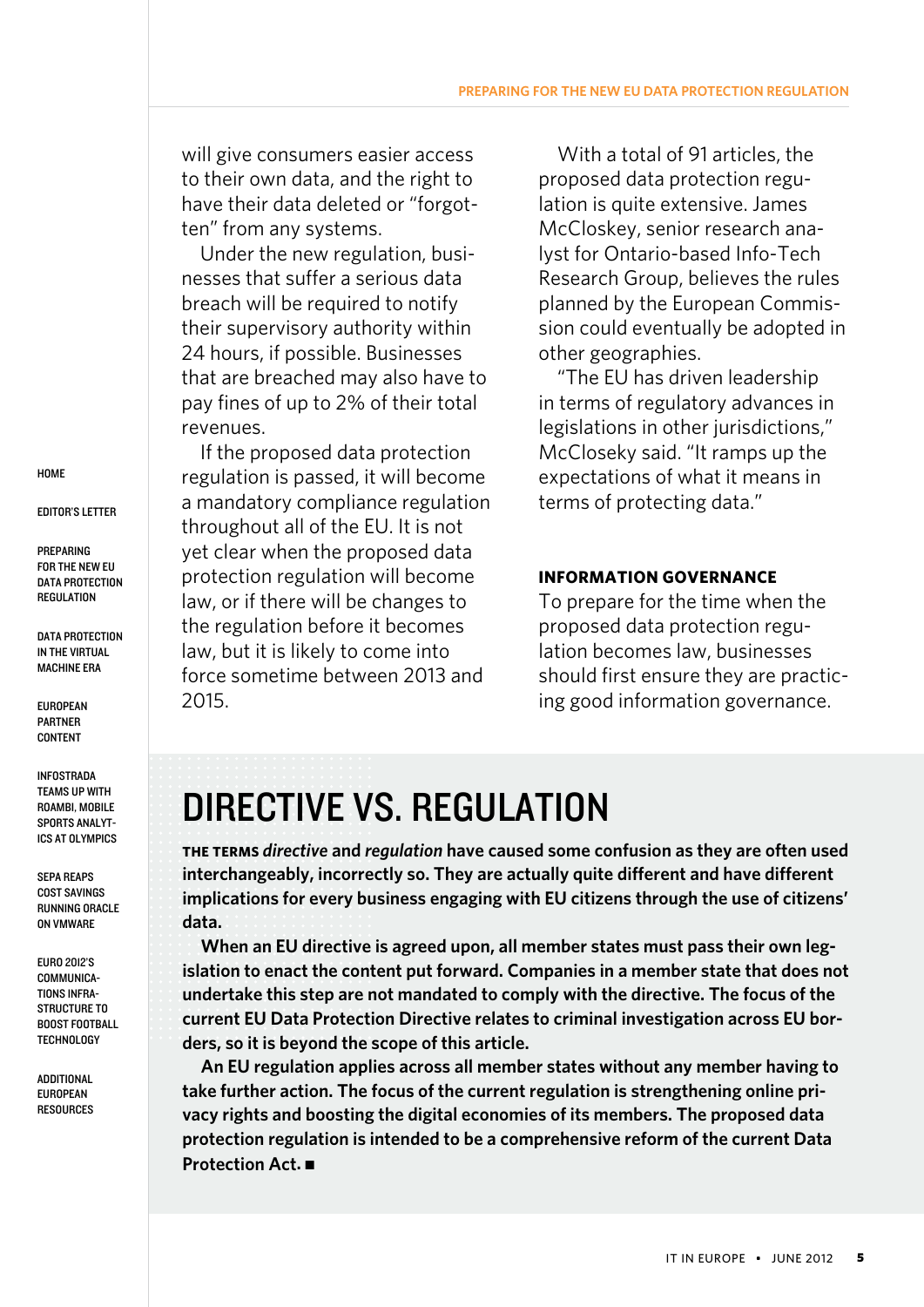If effective information governance practices are implemented, complying with data protection legislation becomes less complex and costly.

Good information governance can only exist when a business knows what data it collects, who and where the data comes from, where it's stored, how it's stored. how it's used and what it's used for. It is also important to know all movements of data, any duplicates of data and the quality and the integrity of the data at any one time.

Having this information will enable businesses to quickly respond to questions they may be required to answer in order to be considered compliant with the data protection regulation, such as:

- $\blacksquare$  Have you implemented a data classification scheme?
- **Does all company data** have a known data owner?

 $\blacksquare$  Can you identify all the employees that access all the sensitive or personal data you hold?

## **Quick Wins for SMBs**

There are a number of steps a small or medium-sized business can do—or should be doing—that can provide a "quick win" for compliance when the regulation comes into effect.

First, determine whether the business already complies with existing data protection regulations. If not, plan how and when it can become compliant, and document this plan.

Determine whether **THE BUSINESS AI READY** complies with existing data protection regulations. If not, plan how and when it can become compliant, and document **THIS PLAN.** 

Review relevant [documents,](http://searchsecurity.techtarget.co.uk/news/1280099387/E-discovery-laws-Having-an-information-governance-framework-matters) such as policies, procedures, standards and guidelines, and make a note about which ones will likely need to be amended.

Determine the information that must be provided to end users once the new data protection regulation is in place. For example, it may be necessary to create or update a document on users' rights as provided by the regulation, telling them how these rights can be exercised, the process to exercise these rights, and who in the company they can contact for further information.

Brief the executive board or senior management on the impending data protection regulation. They must make a commitment to support the changes that may be necessary for compliance. If the company operates across

**HOME** 

[Editor's Letter](#page-1-0)

**PREPARING** [for the New EU](#page-3-0)  DATA PROTECTION **REGULATION** 

DATA PROTECTION [in the Virtual](#page-9-0) [Machine Era](#page-9-0)

[European](#page-13-0)  [Partner](#page-13-0)  **CONTENT** 

[Infostrada](#page-14-0)  [Teams up](#page-14-0) With [Roambi, Mobile](#page-14-0)  [Sports Analyt](#page-14-0)[ics at Olympics](#page-14-0)

SEPA [Reaps](#page-17-0)  [Cost Savings](#page-17-0)  **RUNNING ORACLE** [on VMware](#page-17-0)

[Euro 2012's](#page-19-0)  [Communica](#page-19-0)[tions Infra-](#page-19-0)STRUCTURE TO [Boost Football](#page-19-0) **TECHNOLOGY**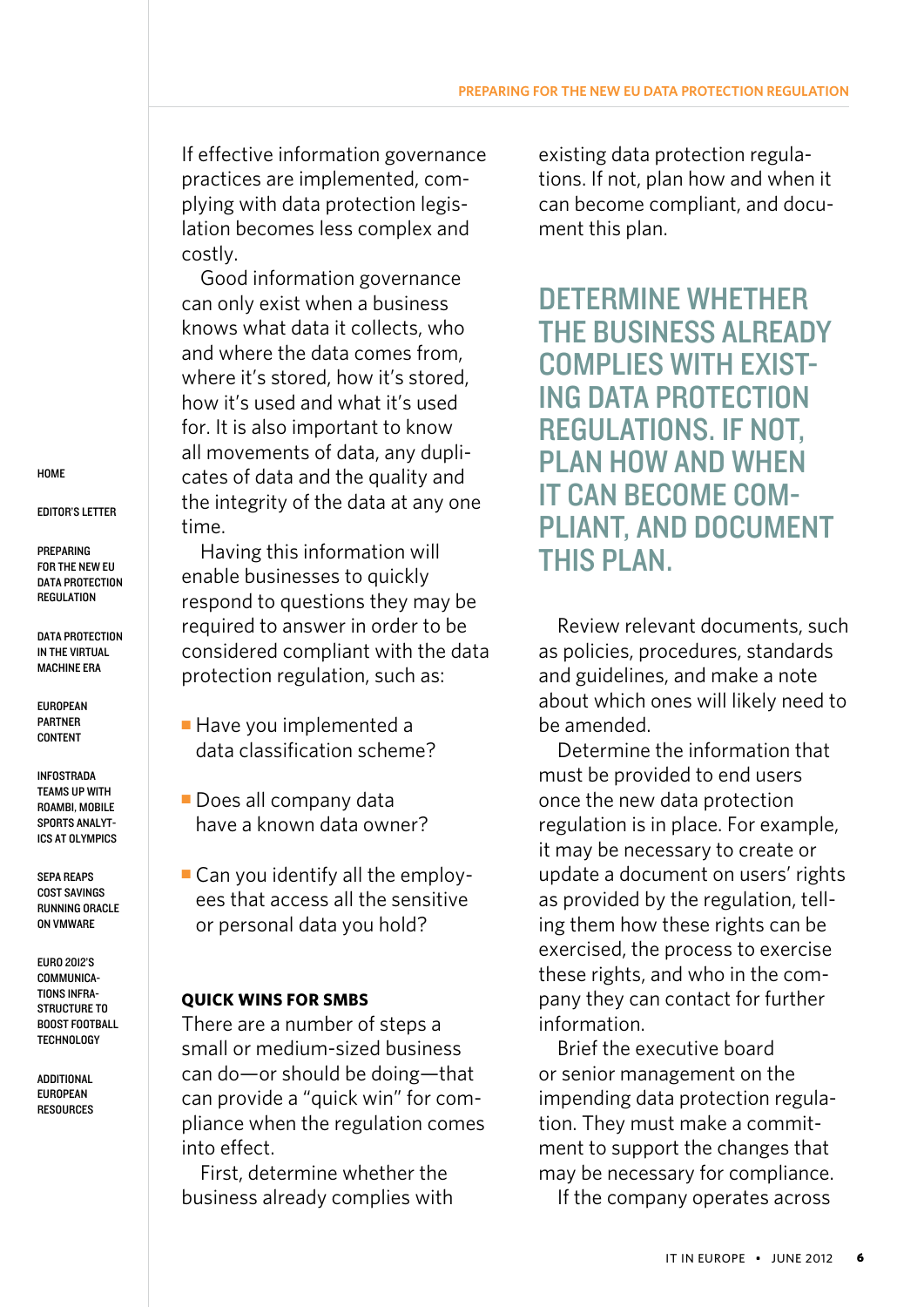several EU member states, decide upon and document which country will be the "home" country in all matters involving the data protection regulation. The company may need to communicate with a supervisory authority in the future, and the proper supervisory authority is determined by a company's home country.

Create or review the plan to communicate a [data breach inci](http://searchsecurity.techtarget.co.uk/news/2240147309/Verizon-data-breach-report-highlights-continuing-POS-vulnerabilities)[dent](http://searchsecurity.techtarget.co.uk/news/2240147309/Verizon-data-breach-report-highlights-continuing-POS-vulnerabilities) within 24 hours to the data protection authority of the company's home country, as well as individuals affected by the breach. Be sure to document the process that will be followed after the breach, showing what information will be communicated, how it will be communicated to affected parties, and who in the company will do the communicating.

## **Long-term Projects**

Once these initial actions have been completed, consider undertaking one or more long-term projects to embark on the path toward full compliance, which will be necessary when the data protection regulation is implemented. These projects may include:

Obtaining user consent—Ensure [consent is obtained from all users](http://searchsecurity.techtarget.co.uk/tutorial/Privacy-and-electronic-communications-regulations-Guide-to-EU-cookie-compliance)  for all processing that is undertaken on the user data the company collects.

Managing third-party relationships—Under the new data protection regulation, it will be especially important to control the data flow

between a company and the third parties with which it works, such as suppliers, according to InfoTech Research Group's McCloskey. "If there is a violation, that liability is going to accrue directly to your company regardless of what third party you involved," McCloskey said. "You may have some opportunity to sue them later, but ultimately, it's your brand and your responsibility."

**Anonymising data.** Remove identifying data in all cases (such as birth dates) where such data is not relevant or necessary. [Anonymis](http://www.computerweekly.com/news/2240104894/Queen-Victoria-Hospital-signs-deal-with-Mastek-to-anonymise-patient-data)[ing](http://www.computerweekly.com/news/2240104894/Queen-Victoria-Hospital-signs-deal-with-Mastek-to-anonymise-patient-data) may include masking or scrambling the data.

**n** Implementing data protection by **design and default.** This means not only retro-fitting citizen rights into existing applications, but also considering those right when designing any new processes or systems that will use citizens' data.

**Example 1 Controlling data from on mobile devices.** Businesses today face a lot of pressure internally to support mobile devices, from executives and everyday end users alike. According to McCloskey, it's nearly impossible for an company to manage data sent or received by these devices. McCloskey recommends putting full security controls on devices, or setting up virtual desktop environments to make the data available to users while minimising the footprint. "If you don't deal with the proliferation and accessi-

**HOME** 

[Editor's Letter](#page-1-0)

**PREPARING** [for the New EU](#page-3-0)  DATA PROTECTION **REGULATION** 

DATA PROTECTION [in the Virtual](#page-9-0) [Machine Era](#page-9-0)

[European](#page-13-0)  [Partner](#page-13-0)  **CONTENT** 

[Infostrada](#page-14-0)  [Teams up](#page-14-0) With [Roambi, Mobile](#page-14-0)  [Sports Analyt](#page-14-0)[ics at Olympics](#page-14-0)

SEPA [Reaps](#page-17-0)  [Cost Savings](#page-17-0)  **RUNNING ORACLE** [on VMware](#page-17-0)

[Euro 2012's](#page-19-0)  [Communica](#page-19-0)[tions Infra-](#page-19-0)STRUCTURE TO [Boost Football](#page-19-0) **TECHNOLOGY**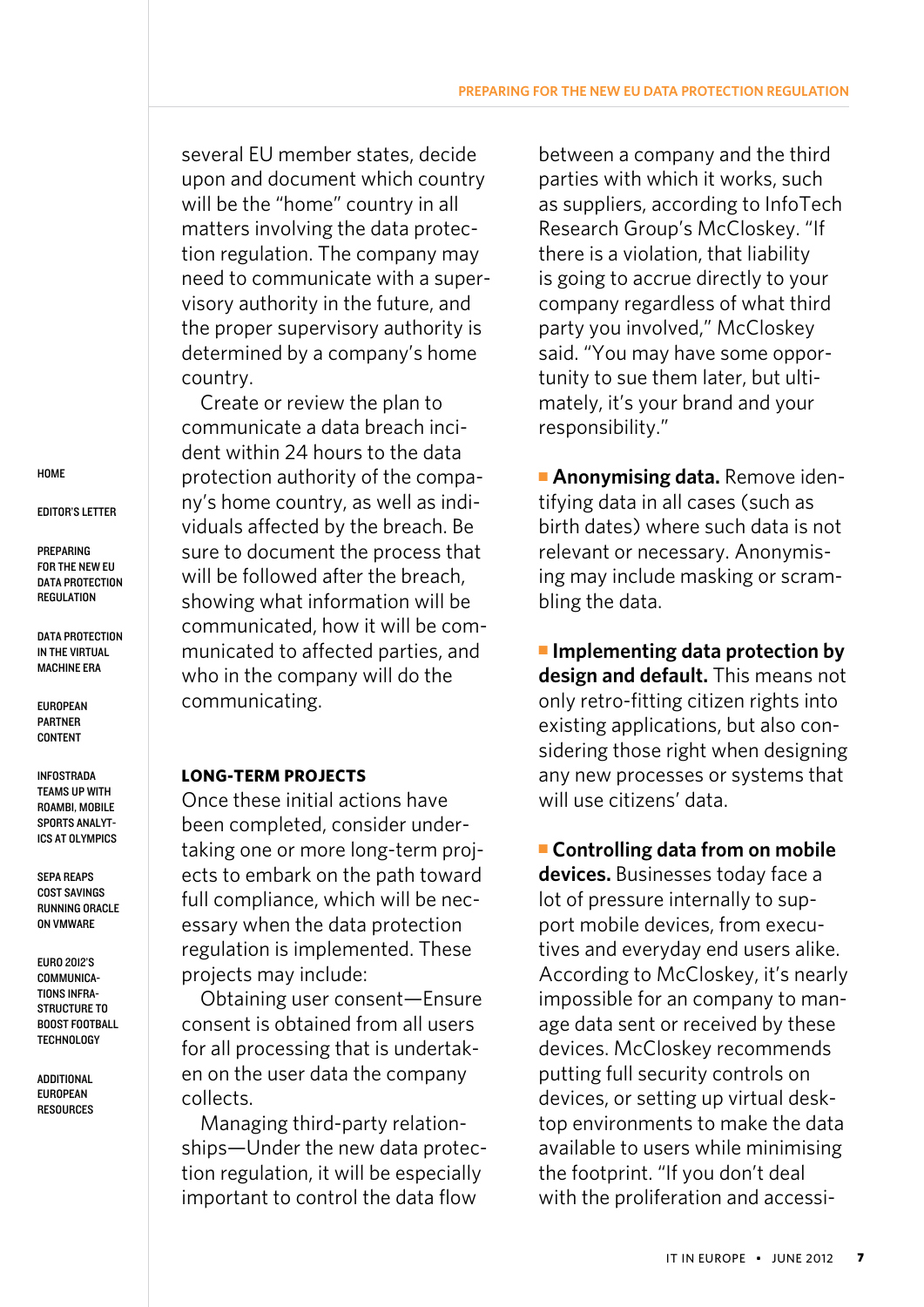bility of data from these endpoints, then dealing with data protection is going to be futile," McCloskey said.

**E** Move to a single identifier for **each individual.** By having a single identifier, all records relating to an individual can be cross-referenced, regardless of the number of systems or applications involved. This will help when there is a need to respond to users' requests to have their data deleted or forgotten.

**Example Consider encrypting data based on a separate key for each** 

**user.** Either provide the encryption key or permit users to use their own keys. [Encryption systems](http://searchsecurity.techtarget.co.uk/news/1511551/Symantec-acquires-PGP-GuardianEdge-for-encryption-key-management)  and key management systems are becoming more powerful and easier to set up and use, although they still need to be built into the

system architecture. Also keep in mind these systems may require extra processing power and may slow down existing applications. However, the benefits of providing users with their own encryption

# By having a single identifier, all records relating to an individual can be cross-referenced.

keys can be significant. When a user wants to exercise his or her right to data deletion, or the right to be forgotten, the user can do so simply by withdrawing the use of the key. For many people who take their privacy seriously, this is the preferred direction to follow.

# Scope of the regulation

**Multinational companies must determine whether they must comply with the data protection regulation.** 

**The proposed regulation states: "Any processing of personal data in the context of the activities of an establishment of a controller or a processor in the Union should be carried out in accordance with this Regulation, regardless of whether the processing itself takes place within the Union or not. Establishment implies the effective and real exercise of activity through stable arrangements. The legal form of such arrangements, whether through a branch or a subsidiary with a legal personality, is not the determining factor in this respect.**

**The processing of personal data of data subjects residing in the Union by a controller not established in the Union should be subject to this Regulation where the processing activities are related to the offering of goods or services to such data subjects, or to the monitoring of the behaviour of such data subjects."** 

**HOME** 

#### [Editor's Letter](#page-1-0)

**PREPARING** [for the New EU](#page-3-0)  DATA PROTECTION **REGULATION** 

DATA PROTECTION [in the Virtual](#page-9-0) [Machine Era](#page-9-0)

[European](#page-13-0)  [Partner](#page-13-0)  **CONTENT** 

[Infostrada](#page-14-0)  [Teams up](#page-14-0) With [Roambi, Mobile](#page-14-0)  [Sports Analyt](#page-14-0)[ics at Olympics](#page-14-0)

SEPA [Reaps](#page-17-0)  [Cost Savings](#page-17-0)  **RUNNING ORACLE** [on VMware](#page-17-0)

[Euro 2012's](#page-19-0)  [Communica](#page-19-0)[tions Infra-](#page-19-0)STRUCTURE TO [Boost Football](#page-19-0) **TECHNOLOGY**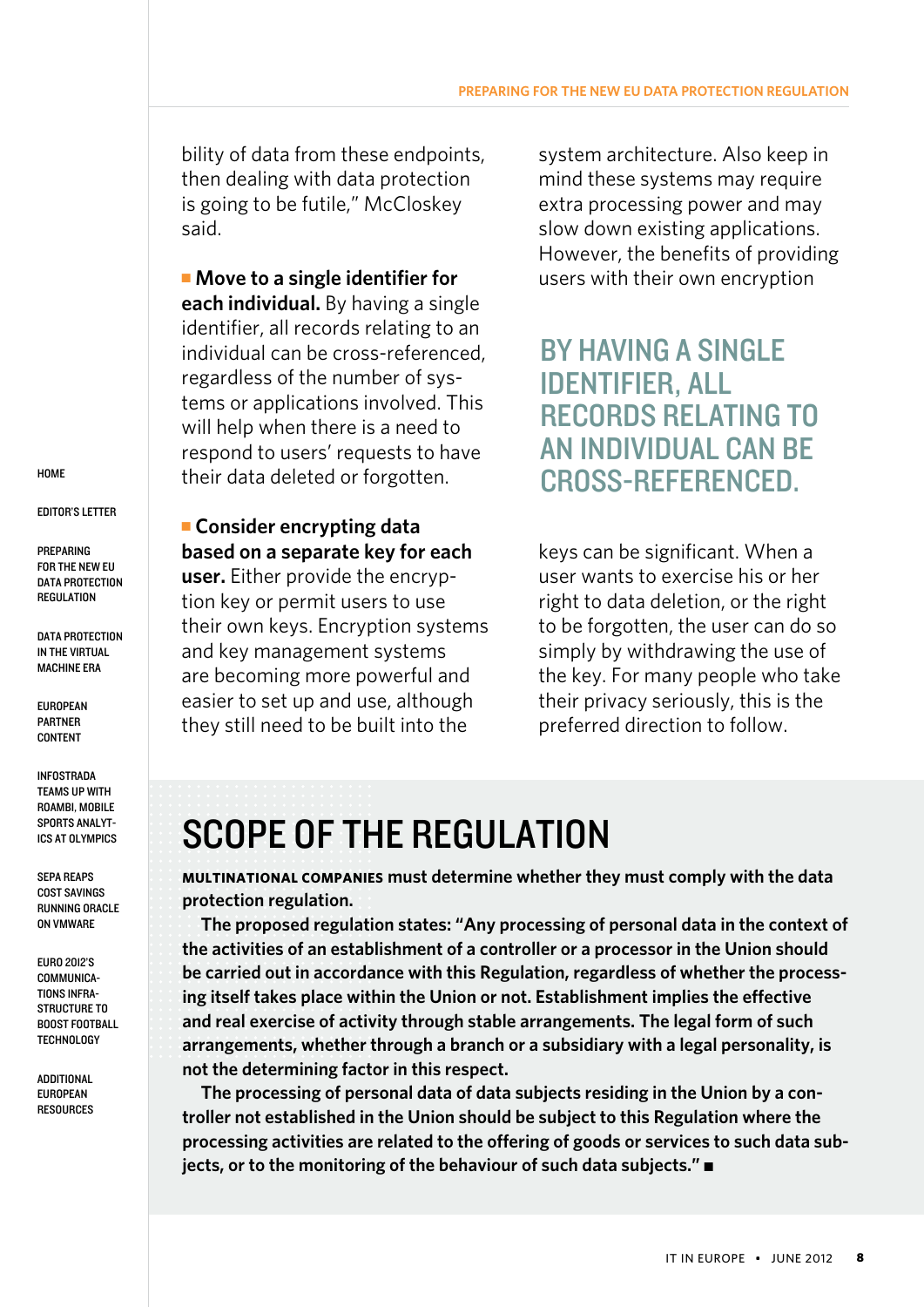### <span id="page-8-0"></span>**Outcome of compliance**

Like many tasks in IT security, if the right principles are used at the outset, it is easier to do more with existing resources at a lower cost, rather than trying to retro-fit good practice later. Data is important, and personal data is even more important; it can make or break a business in today's Internet-connected world.

In many cases, personal data is the one asset group that is leading to high valuations of businesses. This is because the analysis of that existing data can lead to further up-selling, more targeted promotions, and other campaigns that will increase revenues. Therefore, wise businesses will create environments that enable them to control user data in ways that provide users with confidence to offer more personal data to the business.

The data protection regulation sets out citizens' rights with the aim of encouraging businesses to provide that environment. And while there are fines associated with non-compliance, the most important motivation to become compliant should be to achieve sound information governance practices, which ultimately lead to cost reduction and profit generation. $\blacksquare$ 

**Sarb Sembhi**, CISSP-ISSAP, GCIH, GAWN, is the director of consulting services at [Incoming](http://www.incomingthought.co.uk/)  [Thought.](http://www.incomingthought.co.uk/) His is a past President of the London Chapter of ISACA, and the founder of its Security Advisory Group, and current Chair of the Europe and Africa Region Government & Regulatory Authority Sub-Committee.

# HOW THE EU DATA PROTECTION REGulation Will Affect the IT Channel

### **Example 2 Trustmarque partners [Sophos to offer mobile device security](http://www.microscope.co.uk/technology/security/trustmarque-partners-sophos-to-offer-mobile-device-security/)**

**Infrastructure and software reseller Trustmarque has formed an agreement with IT security company, Sophos, to provide a managed service to protect mobile devices, writes Linda Endersby.**

### **[ExactTrak ploughs funding round into channel development](http://www.microscope.co.uk/technology/security/exacttrak-ploughs-funding-round-into-channel-development/)**

**Data protection start-up ExactTrak is to plough a £475,000 private funding round into channel development as it seeks to build new routes to market for its mobile workforce data protection solution, Security Guardian.**

### ■ Cost of data breaches continues to rise

**The cost of having a data breach continues to rise with negligence by employers**  of contractors still causing a significant proportion of the problems.

**HOME** 

[Editor's Letter](#page-1-0)

**PREPARING** [for the New EU](#page-3-0)  DATA PROTECTION **REGULATION** 

DATA PROTECTION [in the Virtual](#page-9-0) [Machine Era](#page-9-0)

**EUROPEAN** [Partner](#page-13-0)  **CONTENT** 

[Infostrada](#page-14-0)  [Teams up](#page-14-0) With [Roambi, Mobile](#page-14-0)  [Sports Analyt](#page-14-0)[ics at Olympics](#page-14-0)

SEPA [Reaps](#page-17-0)  [Cost Savings](#page-17-0)  **RUNNING ORACLE** [on VMware](#page-17-0)

[Euro 2012's](#page-19-0)  COMMUNICA[tions Infra-](#page-19-0)STRUCTURE TO [Boost Football](#page-19-0) **TECHNOLOGY**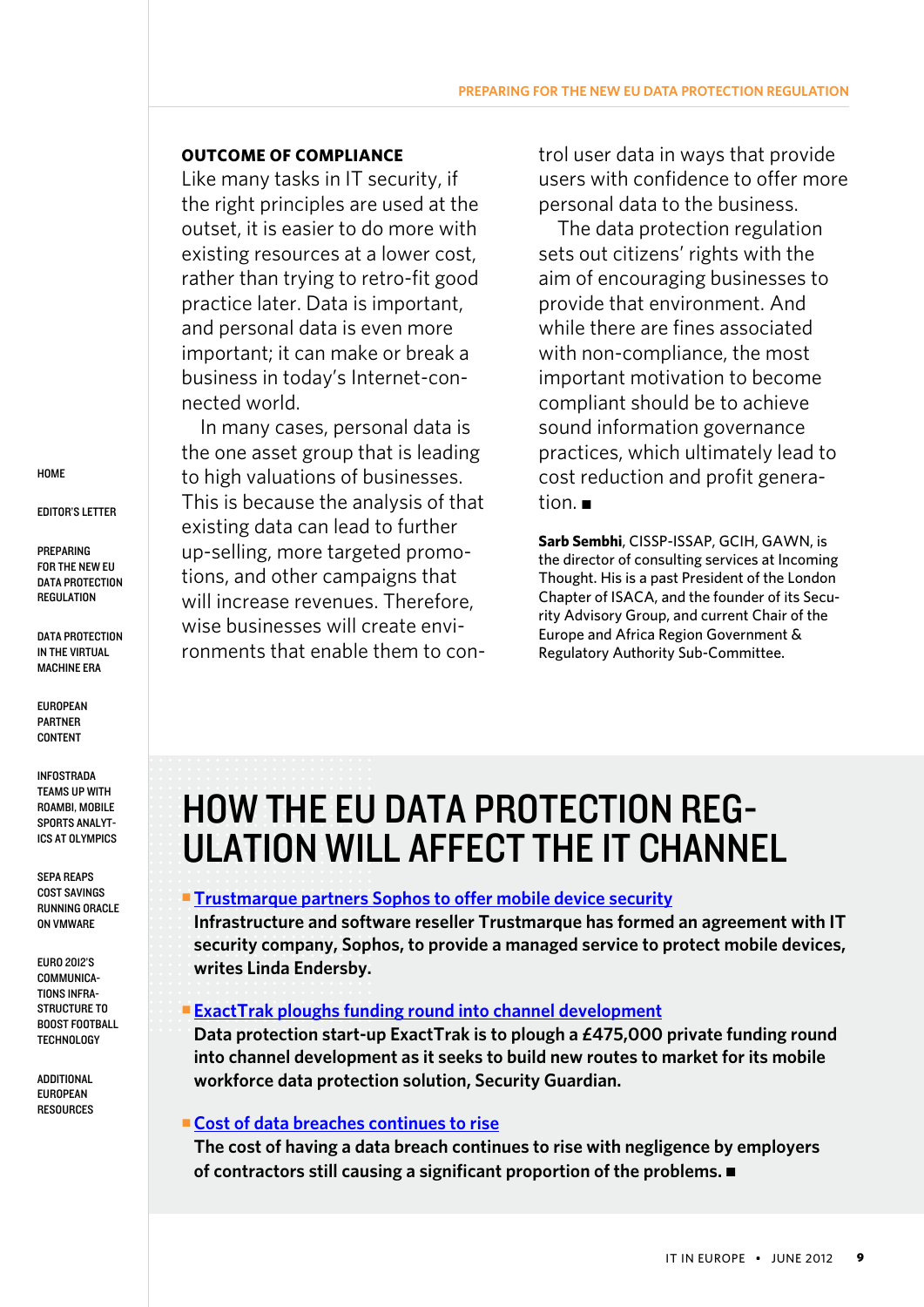# <span id="page-9-0"></span>DATA PROTECTION IN the virtual machine era

*Server virtualisation has introduced big changes to the backup and recovery process. It's time to review your procedures and explore options for better backup, replication and snapshots. By Mike Laverick*

#### **HOME**

[Editor's Letter](#page-1-0)

**PREPARING** [for the New EU](#page-3-0)  DATA PROTECTION **REGULATION** 

DATA PROTECTION in the Virtual Machine Era

[European](#page-13-0)  [Partner](#page-13-0)  **CONTENT** 

[Infostrada](#page-14-0)  [Teams up](#page-14-0) With [Roambi, Mobile](#page-14-0)  [Sports Analyt](#page-14-0)[ics at Olympics](#page-14-0)

SEPA [Reaps](#page-17-0)  [Cost Savings](#page-17-0)  **RUNNING ORACLE** [on VMware](#page-17-0)

[Euro 2012's](#page-19-0)  [Communica](#page-19-0)[tions Infra-](#page-19-0)STRUCTURE TO [Boost Football](#page-19-0) **TECHNOLOGY** 

**ADDITIONAL** [European](#page-22-0)  **RESOURCES** 

**f you are** set to embark on review of server virtualisation data protection options, there are a couple of areas you need to consider before approaching management with new plans. I

Primarily, you have to recognise server virtualisation fundamentally challenges the old ways of protecting data.

As you probably know, virtual machines (VMs) are encapsulated into a series of discrete files called "virtual disks." These are presented to the operating system within the VM as if they were physical, but they are in fact files that reside in the virtualisation vendor's chosen file system.

As they are just files, they can be copied around the network in archive format, which introduces a whole new way of backing up without the need for in-guest backup agents. This can be extremely

advantageous because most legacy backup vendors that historically backed up physical servers charge on a per-agent licensing system. In addition, virtualisation has had a big positive influence on other data protection schemes, such as replication and snapshots.

### **Backup**

It is fair to say that VM backup in the early days lacked the same granularity that legacy systems possessed. In the early days, a backup of the virtual disk was essentially a "normal" backup every day regardless of the rate of data changes taking place during business hours.

Similarly, restoring a VM from virtual disk backup often meant restoring the entire backup just to gain access to a couple of kilobytes of data. Fortunately, these limitations were overcome some time ago.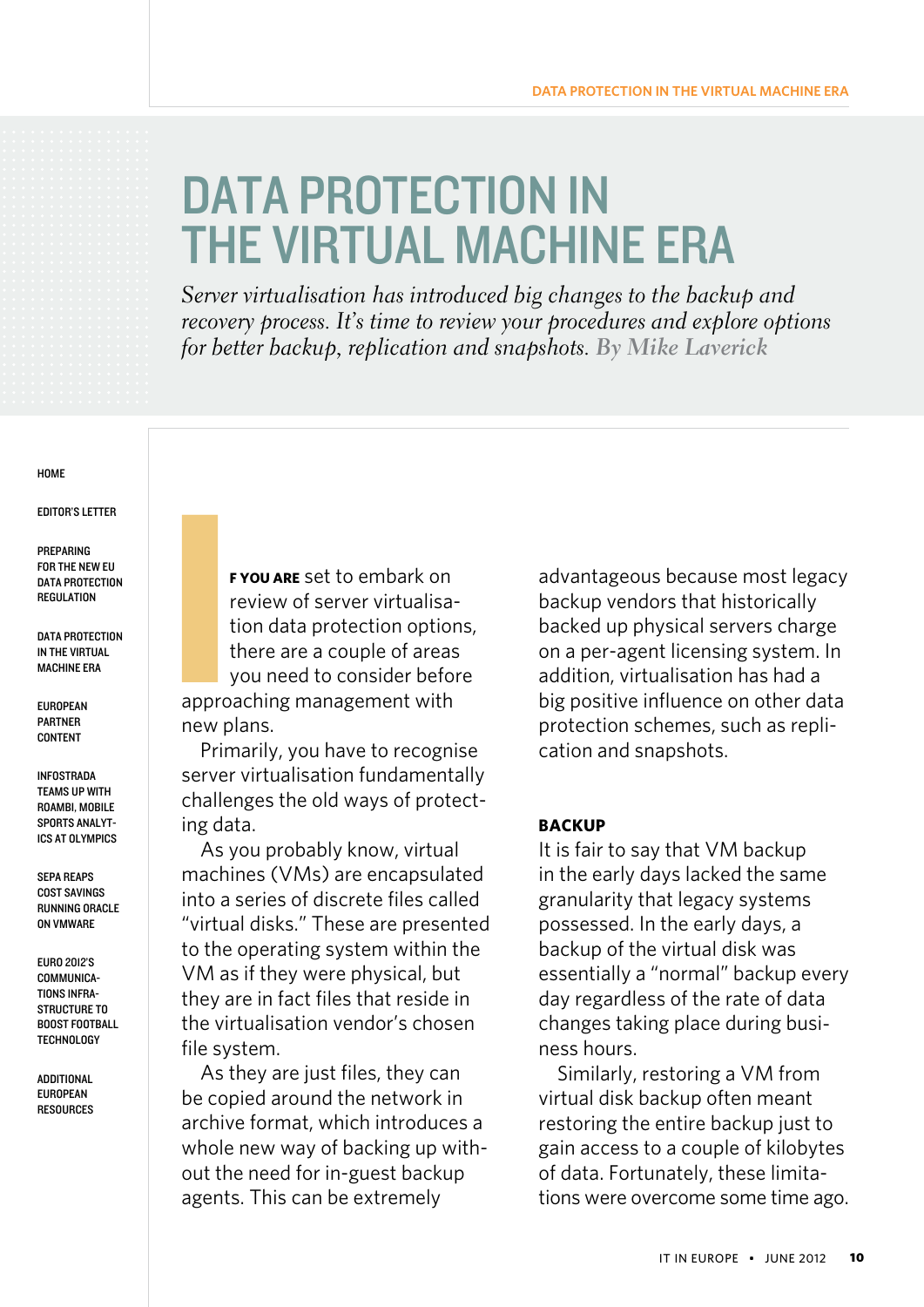Most in the industry and community now rate VM backup as good as if not superior to the agent-based backups of yore; many vendors are able to bring a backedup VM onto the network in a matter of minutes.

This is achieved by making the storage that acts as the backup target available across the network, thus negating the need to restore data to the original storage. Backup storage is mounted directly to production virtualisation hosts, the backup VMs registered to the system and then powered on.

After this, it's up to the administrator whether to destroy the original and use the backup copy—or simply locate the lost data in the backup VM and copy individual files back. Another method adds the backed-up virtual disk into the VM that needs files restored to it, and so lost data can be copied from, say, a temporary T drive to D data drive. None of these new methods could have been achieved without the power of virtualisation.

### **Replication**

Besides backup, another way of protecting data is to replicate VMs from one system to another, which is frequently done as part of a disaster recovery strategy. VMware, as well as other virtualisation vendors, now offers its own built-in replication technologies. Currently, these are available only if you buy into the wider DR automation tools, but it is likely

these will be decoupled from these bundles and made available independently.

Even before the virtualisation vendors got into the replication game, the third-party ecosystem was already offering replication technologies, such as Veeam Soft-

Most in the industry and community now rate VM backup as good as if not superior to the agent-based backups of yore.

ware's Veeam Backup & Replication and Quest Software's vReplicator. The interesting aspect of these VM-aware technologies is they are storage vendor-independent—and therefore it's possible to replicate VMs from one type of storage or storage vendor to another without worrying about incompatibilities.

That means that a business could choose to replicate data from its high-end storage from one vendor at one location to cheaper, low-end storage at another from a totally different vendor. This leaves IT administrators free to think about what really matters: how much network bandwidth they have and how that may limit the frequency of replication and affect their recovery point objectives.

**HOME** 

[Editor's Letter](#page-1-0)

**PREPARING** [for the New EU](#page-3-0)  DATA PROTECTION **REGULATION** 

DATA PROTECTION [in the Virtual](#page-9-0) [Machine Era](#page-9-0)

[European](#page-13-0)  [Partner](#page-13-0)  **CONTENT** 

[Infostrada](#page-14-0)  [Teams up](#page-14-0) With [Roambi, Mobile](#page-14-0)  [Sports Analyt](#page-14-0)[ics at Olympics](#page-14-0)

SEPA [Reaps](#page-17-0)  [Cost Savings](#page-17-0)  **RUNNING ORACLE** [on VMware](#page-17-0)

[Euro 2012's](#page-19-0)  [Communica](#page-19-0)[tions Infra-](#page-19-0)STRUCTURE TO [Boost Football](#page-19-0) **TECHNOLOGY**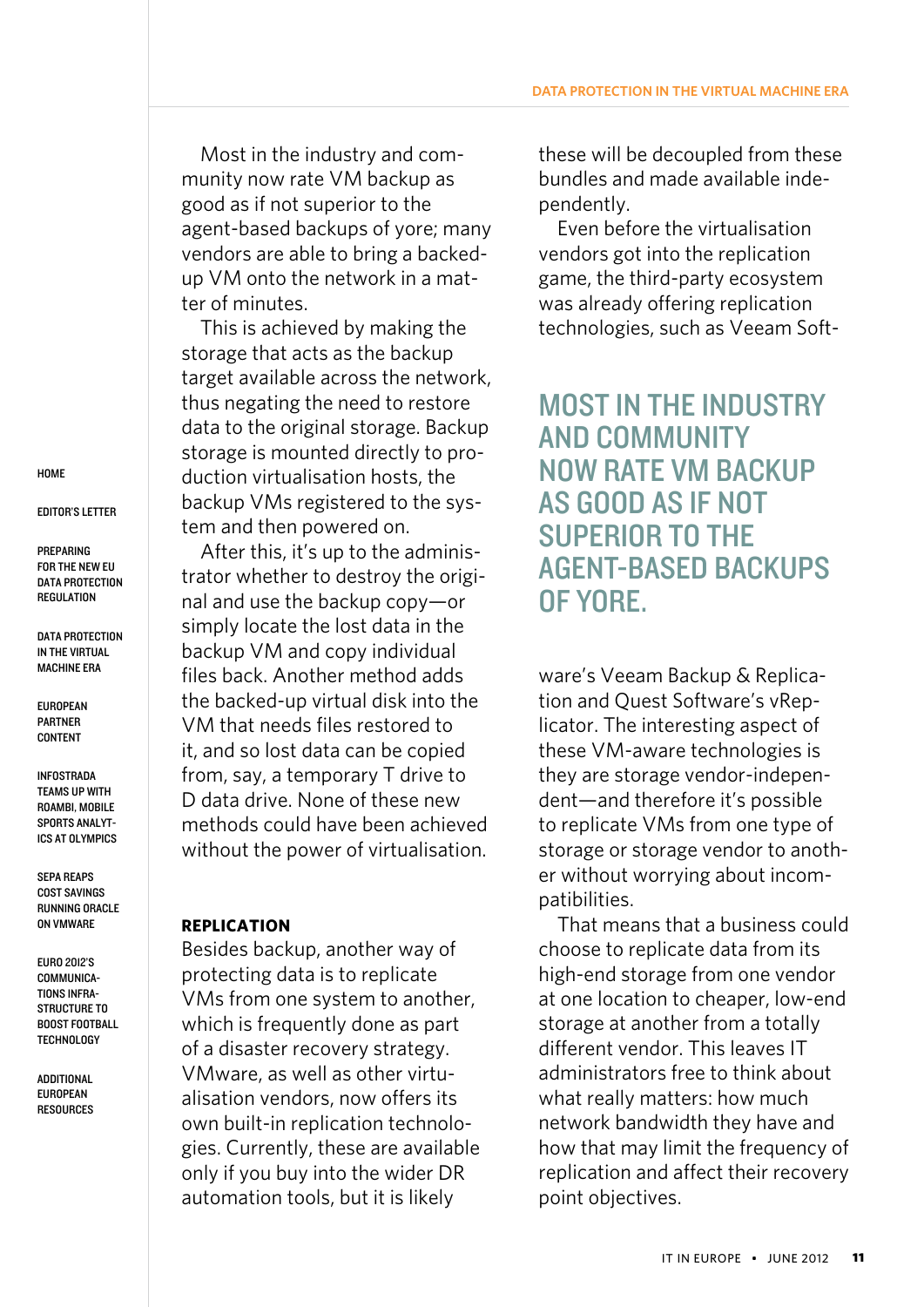### **Snapshots**

Of course, this doesn't mean you should forget about the data protection features your storage vendor offers you. Most have for some time had the capacity to snapshot LUNs or volumes at specified intervals. This allows the storage administrator to present the previous state of those storage units to the virtualisation host.

The big advantage of snapshots is they can be generally done at a much more frequent rate than replication alone allows for. Additionally, the functionality can be extended to all VMs regardless of their business critically. With replication we normally have to triage the VMs, separating the wheat from the chaff to reduce the load on the network.

Storage vendor snapshots are free of network cost—with their real costs being storage wasted holding redundant copies of data should the business need to roll back to a previous copy. Fortunately, with the rise of data deduplication and policy systems that roll up out-of-date snapshot data,

[Euro 2012's](#page-19-0)  [Communica](#page-19-0)[tions Infra-](#page-19-0)STRUCTURE TO [Boost Football](#page-19-0)

**ADDITIONAL** [European](#page-22-0)  **RESOURCES**  this burden has been significantly reduced.

The real advantage of snapshots is that they can massively reduce restore time should you have a catastrophic error such as a LUN or volume corruption or the mass infection of VMs by a virus. With

The big advantage of snapshots is they can be generally done at a much more **FREQUENT RATE THAN** replication alone allows for.

the snapshot literally being minutes behind production data, you can roll back with minimal data loss and in a fraction of the time that conventional backups could provide. That's not to say that backups aren't still key to data protection - but they can be enhanced and augmented by the use of replication and snapshots to offer the business the flexibility and choices it will demand when data loss occurs.

## **Factors to weigh**

Before embarking on a process of making decisions around server virtualisation data protection, you should look at your existing backup vendor and see what integration points it has to your chosen virtualisation platform. Many legacy backup vendors have now started

**HOME** 

[Editor's Letter](#page-1-0)

**PREPARING** [for the New EU](#page-3-0)  DATA PROTECTION **REGULATION** 

DATA PROTECTION [in the Virtual](#page-9-0) [Machine Era](#page-9-0)

[European](#page-13-0)  [Partner](#page-13-0)  **CONTENT** 

[Infostrada](#page-14-0)  [Teams up](#page-14-0) With [Roambi, Mobile](#page-14-0)  [Sports Analyt](#page-14-0)[ics at Olympics](#page-14-0)

SEPA [Reaps](#page-17-0)  [Cost Savings](#page-17-0)  **RUNNING ORACLE** [on VMware](#page-17-0)

*[Protection Regulation](http://www.computerweekly.com/guides/Essential-guide-What-the-EU-Data-Protection-Regulation-changes-mean-to-you) This guide lays out what the new European Data Protection Regulation means for European businesses. . By Kayleigh Bateman*

*[Essential guide: EU Data](http://www.computerweekly.com/guides/Essential-guide-What-the-EU-Data-Protection-Regulation-changes-mean-to-you)*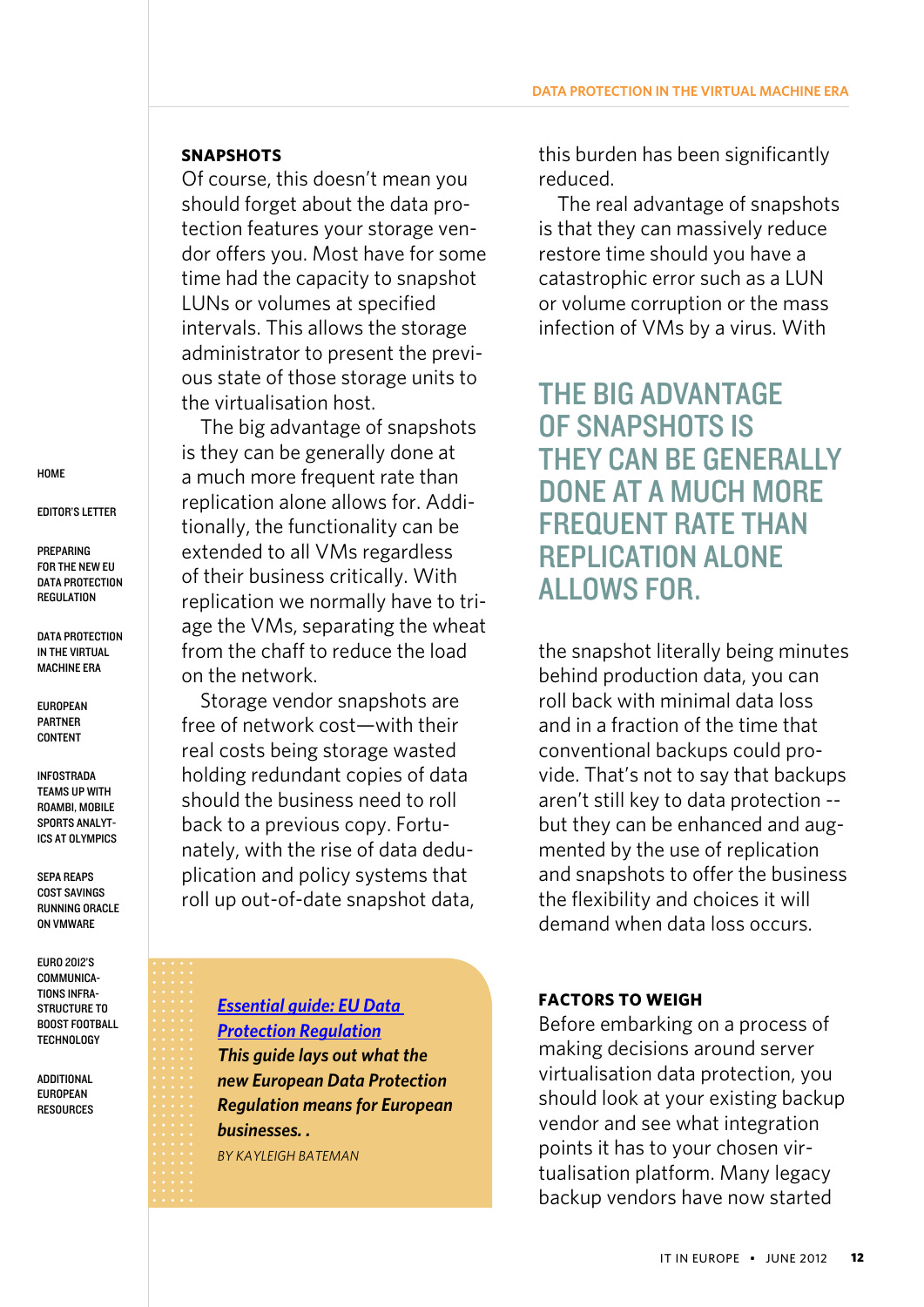to offer improved integration to the virtualisation layer.

Remember that if you're new to server virtualisation, you will have

YOU SHOULD LOOK to your virtualisation vendor for its built-in backup and replication technologies before bringing in yet another vendor to manage, maintain and update.

a commitment to physical servers for some time to come, and now might not be the optimal moment to switch to a radically new method of backing up. With that said, it could be that your previous backup and data protection strategy left something to be desired and the

virtualisation project will offer a chance to question existing procedures. If that's the case, you should look to your virtualisation vendor for its built-in backup and replication technologies before bringing in yet another vendor to manage, maintain and update.

For example, the VMware vSphere platform includes a freeto-use Data Recovery appliance, which integrates directly into the main management platform (vCenter). It's a rather modest system currently—a single appliance is limited to backing up just 100 VMs (you can have multiple appliances)—but many industry experts expect that in the future it will receive major updates from  $VMware.$ 

**Mike Laverick** is a VMware forum moderator and member of the London VMware User Group. He is also the man behind the virtualisation website and blog **RTFM Education**, where he publishes free guides and utilities for VMware customers.

**HOME** 

[Editor's Letter](#page-1-0)

**PREPARING** [for the New EU](#page-3-0)  DATA PROTECTION **REGULATION** 

DATA PROTECTION [in the Virtual](#page-9-0) [Machine Era](#page-9-0)

[European](#page-13-0)  [Partner](#page-13-0)  **CONTENT** 

[Infostrada](#page-14-0)  [Teams up](#page-14-0) With [Roambi, Mobile](#page-14-0)  [Sports Analyt](#page-14-0)[ics at Olympics](#page-14-0)

SEPA [Reaps](#page-17-0)  [Cost Savings](#page-17-0)  **RUNNING ORACLE** [on VMware](#page-17-0)

[Euro 2012's](#page-19-0)  COMMUNICA[tions Infra-](#page-19-0)STRUCTURE TO [Boost Football](#page-19-0) **TECHNOLOGY**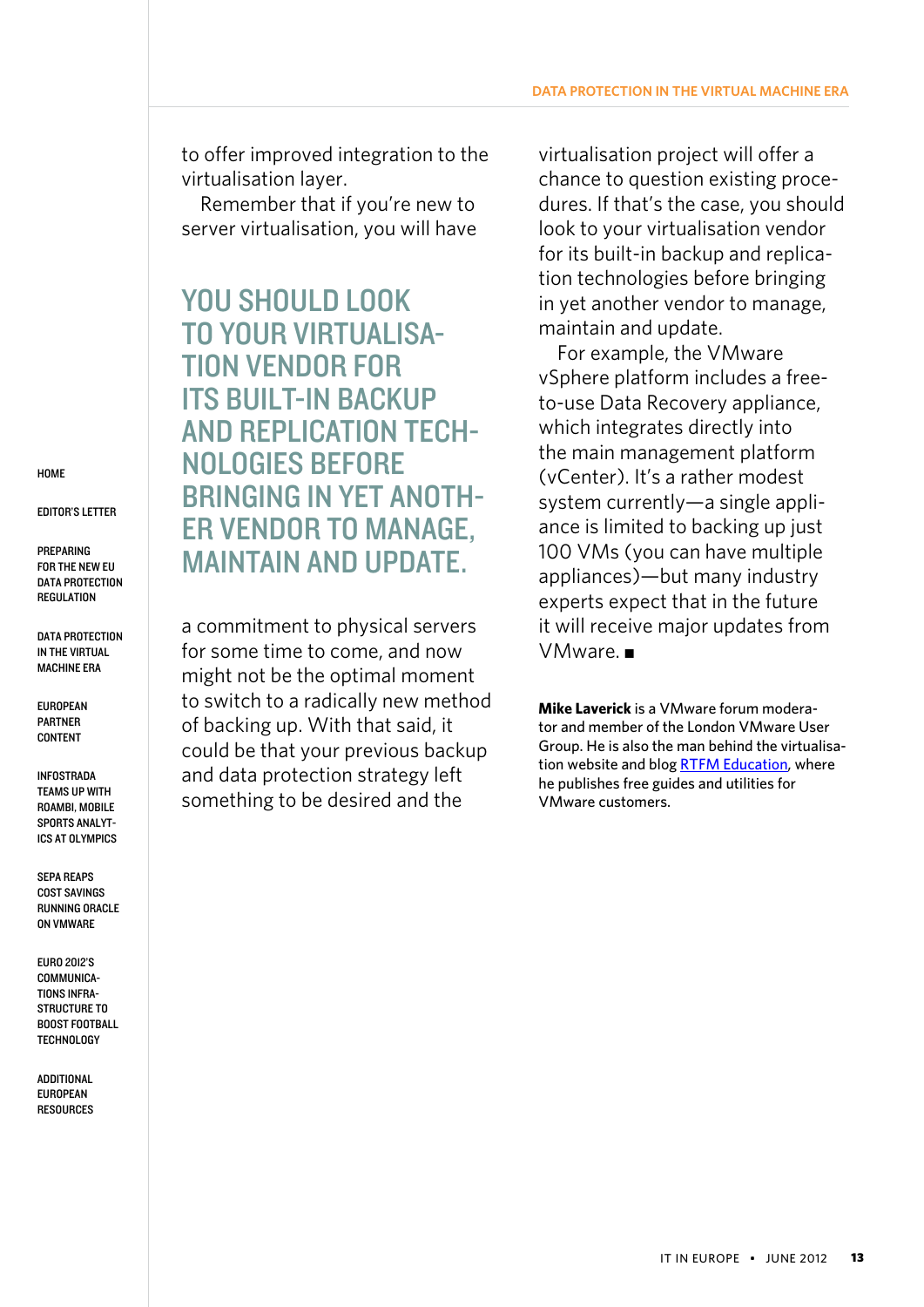# <span id="page-13-0"></span>News From Across **THE CONTINENT**

*Read more on data protection from our European partners.* 

#### **HOME**

[Editor's Letter](#page-1-0)

**PREPARING** [for the New EU](#page-3-0)  DATA PROTECTION **REGULATION** 

DATA PROTECTION [in the Virtual](#page-9-0) [Machine Era](#page-9-0)

European Partner **CONTENT** 

[Infostrada](#page-14-0)  [Teams up](#page-14-0) With [Roambi, Mobile](#page-14-0)  [Sports Analyt](#page-14-0)[ics at Olympics](#page-14-0)

SEPA [Reaps](#page-17-0)  [Cost Savings](#page-17-0)  **RUNNING ORACLE** [on VMware](#page-17-0)

[Euro 2012's](#page-19-0)  [Communica](#page-19-0)[tions Infra-](#page-19-0)STRUCTURE TO [Boost Football](#page-19-0) **TECHNOLOGY** 

**ADDITIONAL** [European](#page-22-0)  **RESOURCES** 



## **France Disclosure of personal data: the new corporate nightmare**

The draft European legislation includes provisions that will likely favour defenders of privacy but will also increase the risk for legal firms. READ THE FULL STORY

# **The EU wants a unified regulatory framework for public procurement of cloud services in Europe**

Deputy Chief Commissioner Neelie Kroes argues for a unified regulatory framework for the pooling and purchasing of public cloud services in Europe. READ THE FULL STORY



## **Germany Privacy Officers warn of consequences of EU data protection regulation**

Data protection in Europe is in need of modernisation, according to the National Association of Data Protection Commissioner. But the recent revelations of the new draft EU data protection regulation would mean a huge setback for Germany. [Read the](http://www.searchcloudcomputing.de/sicherheit/compliance/articles/342597/) full story



## **Italy How to prepare for new EU rules on data protection**

While still far from being approved it is better to be prepared for new taxes from the new EU regulation on data protection. Severe penalties are expected. READ THE FULL STORY

# **Privacy Policy, the EU is adapting to the cloud**

The proposals made by the Commissioner for Justice, Viviane Reding, update the principles enshrined in the 1995 directive on the protection of personal data, to strengthen the rights of online privacy and encourage the European digital economy. READ THE FULL STORY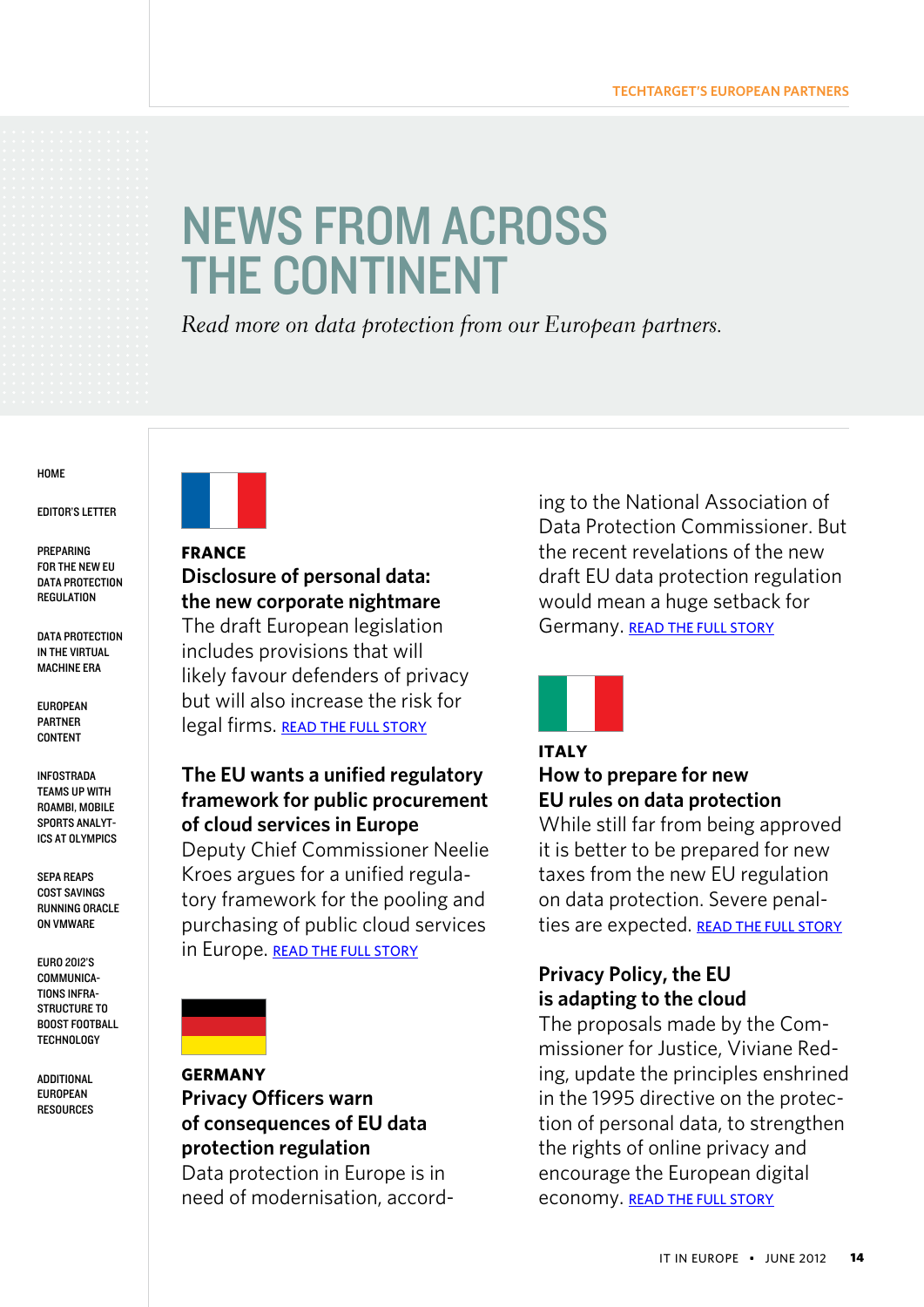# <span id="page-14-0"></span>More European content from the UK TechTarget **NETWORK**

#### **HOME**

#### [Editor's Letter](#page-1-0)

**PREPARING** [for the New EU](#page-3-0)  DATA PROTECTION **REGULATION** 

DATA PROTECTION [in the Virtual](#page-9-0) [Machine Era](#page-9-0)

[European](#page-13-0)  [Partner](#page-13-0)  **CONTENT** 

Infostrada Teams up With Roambi, Mobile Sports Analytics at Olympics

SEPA [Reaps](#page-17-0)  [Cost Savings](#page-17-0)  **RUNNING ORACLE** [on VMware](#page-17-0)

[Euro 2012's](#page-19-0)  [Communica](#page-19-0)[tions Infra-](#page-19-0)STRUCTURE TO [Boost Football](#page-19-0) **TECHNOLOGY** 

[Additional](#page-22-0) [European](#page-22-0)  **RESOURCES** 

#### **mobile**

# Infostrada teams up with Roambi, mobile sports analytics at Olympics

*New iPhone and iPad app, for the Olympics, created by mobile BI company Roambi and Dutch sports information provider Infostrad.*  By Bryan McKenna

**DUTCH SPORTS** information provider Infostrada has teamed up with mobile BI company Roambi to create an iPhone and iPad app for the Olympics.

Philip Hennemann, founder and chief executive of Infostrada Sports, said the tie-up will showcase the possibilities of rendering statistics on mobile devices, especially the iPad, to sports executives on National Olympics Committees and other sports organisations or sponsors.

The Roambi app, which is free, includes data from a form guide to 2012, the "Virtual Medal Table", as well as data from the last four editions of the summer Olympics.

The Roambi and Infostrada visualisations will allow people to analyse countries' performances over the last four Olympics while comparing up to four nations' medal counts. The interactive analysis will forecast answers to questions such as, "Who will top the medal table in 2012" and "How does this compare to previous games?" Or, "Will Team GB do better in 2012 than in 2008?"

Infostrada's Hennemann said, in a press statement: "The combination of Roambi's data visualisations and our database has produced products which turn simple numbers into valuable information for professional and personal users. The intuitive nature of these designs will make everyone an expert during this summer's games."

In the same statement, Santiago Becerra, CEO, chairman and cofounder of Roambi underscored the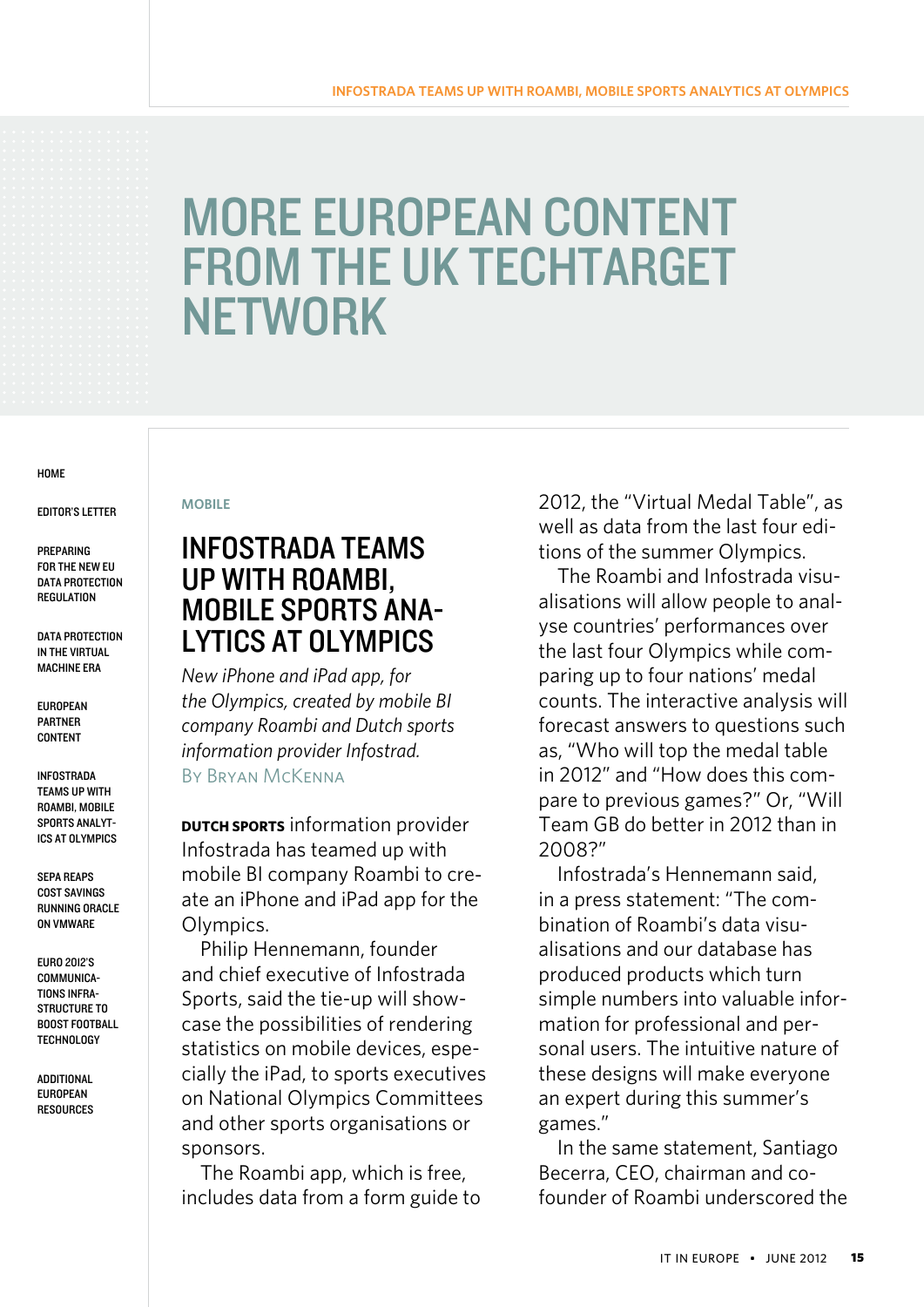iPad's significance to the deal: "The iPad has not only changed how people access information but also how organisations engage with users and share content in a post-PC world."

The two apps are the following: a "cardex," for iPhone and iPad, which displays medal forecasts for each country and compares them with previous games using filingcabinet style charts; and "layers," for the iPad only, which shows historical and forecasted medal counts for each country for each event.

Hennemann founded Infostrada in 1995, on the back of an idea for a fantasy cycling team, based on the Tour de France. In 1999, the company acquired and digitised Dutch football statistician John Fredrikstadt's data set as a core asset. Since then it has developed information services for the sports industry. It monetises sports rights and produces and distributes sports content for clients who include broadcasters, event organisers, sports federations, sports clubs, and media, marketing and advertising agencies.

Hennemann said the deal with Roambi will give Infostrada's sports statistics greater exposure among senior executives on the National Olympic Committees.

Up until now, Infostrada built applications solely for data mining professionals, but "the senior executives also have an information need. 'How is my nation performing?' they want to know on a Monday morning," Hennemann said. And the iPad is "way better than a smartphone for such a management cockpit. Roambi was a product we were missing."

# " Roambi was a product we were missing."

—philip hennemann founder and chief executive, Infostrada Sports

Infostrada's media clients are increasingly looking to combine data sets, internal and external, in "integrated cockpits." And their market is also growing beyond sports associations to coaches, performance managers, government officials and commercial sponsors, such as Nike and Adidas, who want to measure the return on their athletes. They want to know how many minutes a footballer wearing their kit is on the pitch, and not warming the subs bench or tweeting from the stands.

Will the apps help whet the appetite for sports statistics to American heights among European enthusiasts of the 42 Olympics sports? Hennemann's view is that Europe always plays catch-up with the US, and it will be no different in this, although US sports, such as basketball, baseball and ice hockey are "better positioned to be anal-

**HOME** 

[Editor's Letter](#page-1-0)

**PREPARING** [for the New EU](#page-3-0)  DATA PROTECTION **REGULATION** 

DATA PROTECTION [in the Virtual](#page-9-0) [Machine Era](#page-9-0)

[European](#page-13-0)  [Partner](#page-13-0)  **CONTENT** 

[Infostrada](#page-14-0)  [Teams up](#page-14-0) With [Roambi, Mobile](#page-14-0)  [Sports Analyt](#page-14-0)[ics at Olympics](#page-14-0)

SEPA [Reaps](#page-17-0)  [Cost Savings](#page-17-0)  **RUNNING ORACLE** [on VMware](#page-17-0)

[Euro 2012's](#page-19-0)  [Communica](#page-19-0)[tions Infra-](#page-19-0)STRUCTURE TO [Boost Football](#page-19-0) **TECHNOLOGY**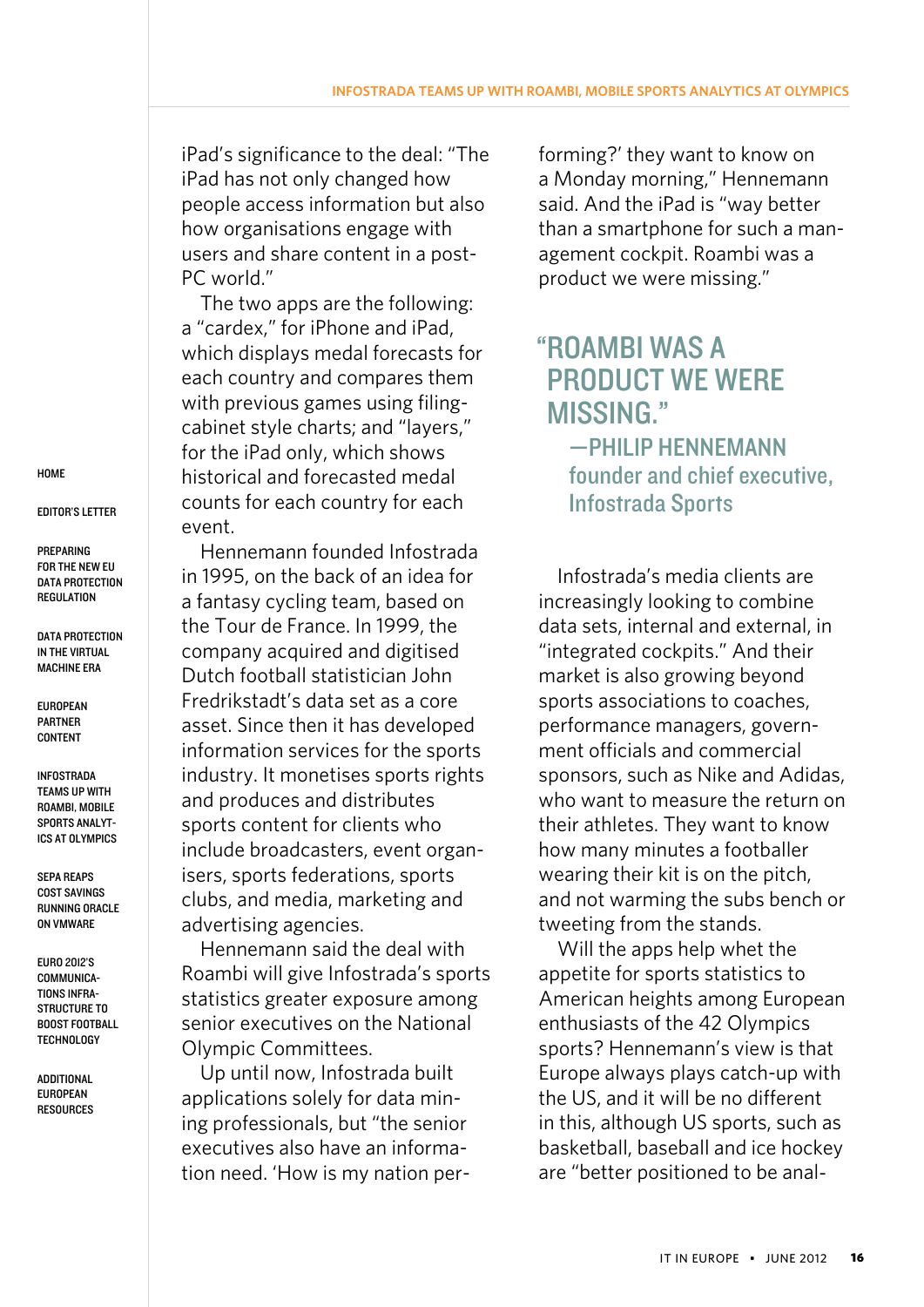ysed" than are sports more popular in Europe, such as football and rugby.

"There are less decisive stats in soccer than in baseball, it is true, but everyone is trying to get to the holy grail of soccer statistics," he said. "Four years ago it was goals and assists. Now there is more spatial stuff on who is passing to whom and tracing and tracking of players as they run their speeds and so on."

The trick, Hennemann said, is identifying what can be usefully analysed. The market has not come far with that, and the average soccer coach is still too amateurish. "Do you know that some teams practice hitting the bar for fun? How stupid is that? Surely that just conditions you to hit the bar?"

Infostrada also uses [browser](http://www.computerweekly.com/news/2240118390/EAT-deploy-Qlikview-to-take-Olympic-challenge)[based QlikView](http://www.computerweekly.com/news/2240118390/EAT-deploy-Qlikview-to-take-Olympic-challenge) to provide information to its clients, but preferred Roambi for the iPad and iPhone in this instance, Hennemann said, describing them as complementary technologies. But the "old days" approach of "building a complicated data warehouse first" to deliver to business intelligence applications is being superseded by these newer, more intuitive BI tools, he said.

Meanwhile, on the technology vendor side of the deal, Ali Shirnia, vice president and general manager of Roambi EMEA, said they are seeking to build on the "success with have had with other information providers, such as IMS Health.

"Roambi makes it easy for [such providers] to distribute complex content in a meaningful way to their clients."

His view is that software is needed to take the latency out of browser-based access to data on a mobile device.

"Users will not wait for data, for the network. Network operators have difficulty there, so you have to solve on the software side." $\blacksquare$ 

**Brian McKenna** is the site and news editor for SearchDataManagement.co.UK.

# For more on sports BI, analytics

- **Predictive analytics at play at Wimbledon 2011 shows what victorious [players do time after time](http://searchdatamanagement.techtarget.co.uk/news/2240037539/Predictive-analytics-data-visualisation-player-tracking-at-play-at-Wimbledon)**
- [SearchSAP.com's editor Todd Morrison blogs](http://itknowledgeexchange.techtarget.com/sap-watch/what-lessons-can-businesses-learn-from-sports-analytics/) on what lessons business **can learn from sports analytics**
- **Exam how US basketball team the Orlando Magic is using advanced analytics** [to better read its customers.](http://searchbusinessanalytics.techtarget.com/news/2240026182/Orlando-Magic-scores-big-with-advanced-analytics-software)

**HOME** 

[Editor's Letter](#page-1-0)

**PREPARING** [for the New EU](#page-3-0)  DATA PROTECTION **REGULATION** 

DATA PROTECTION [in the Virtual](#page-9-0) [Machine Era](#page-9-0)

[European](#page-13-0)  [Partner](#page-13-0)  **CONTENT** 

[Infostrada](#page-14-0)  [Teams up](#page-14-0) With [Roambi, Mobile](#page-14-0)  [Sports Analyt](#page-14-0)[ics at Olympics](#page-14-0)

SEPA [Reaps](#page-17-0)  [Cost Savings](#page-17-0)  **RUNNING ORACLE** [on VMware](#page-17-0)

[Euro 2012's](#page-19-0)  [Communica](#page-19-0)[tions Infra-](#page-19-0)STRUCTURE TO [Boost Football](#page-19-0) **TECHNOLOGY**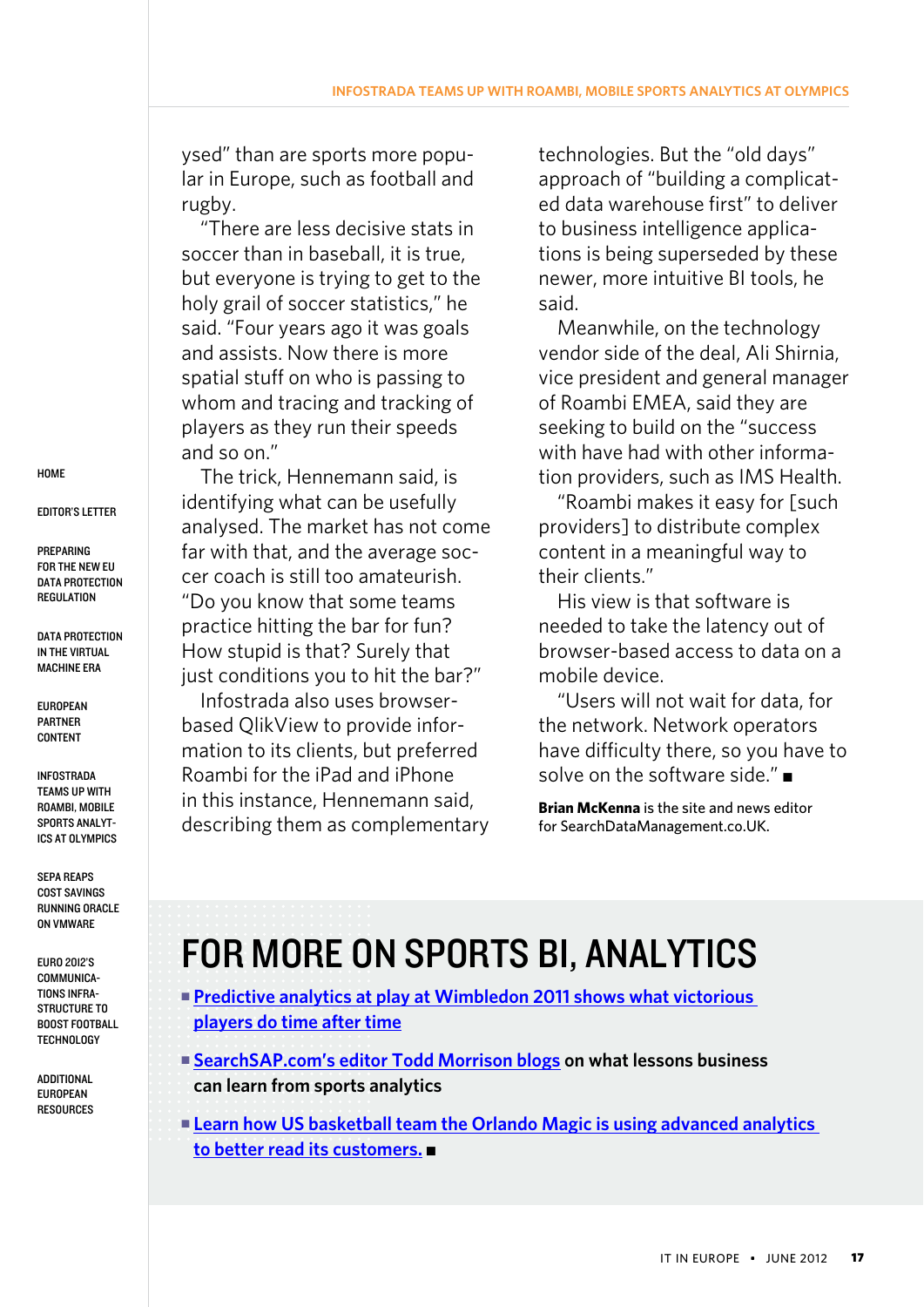#### <span id="page-17-0"></span>**VMware Virtualisation**

# sepa reaps cost savings running oracle on vmware

*SEPA's IT team was warned of the complexities of virtualising Oracle database and apps.*

By Archana Venkatraman

**SEPA's IT team** had some concerns about virtualising Oracle database and applications using another vendor's virtualisation products. However, with strategic design, planning and testing, the team found success with VMware.

By 2011, Scottish Environmental Protection Association's [\(SEPA\)](http://www.sepa.org.uk/) IT team had virtualised most parts of its data centre to bring its infrastructure up to speed with growth in staff, technology and data.

In addition to virtualising its estate, it also deployed [VMware](http://searchvirtualdatacentre.techtarget.co.uk/tip/Demystifying-VMware-Site-Recovery-Manager-and-its-role-in-DR)  [Site Recovery Manager \(SRM\)](http://searchvirtualdatacentre.techtarget.co.uk/tip/Demystifying-VMware-Site-Recovery-Manager-and-its-role-in-DR) to ensure 100% uptime.

But SEPA kept its Oracle database and applications in a physical infrastructure.

"We had invested hugely in Oracle," said Alastair Rennie, head of information services at SEPA.

The IT team knew that managing and supporting a fully virtualised infrastructure was far easier and cheaper than supporting a partially virtualised infrastructure.

"Oracle wanted us to use its own virtualisation and disaster recovery products," Rennie said. "But the cost was horrific."

With its previous history with [VMware Inc.'s vSphere 4](http://searchvmware.techtarget.com/What-is-VMware-vSphere-4) and [VMware Site Recovery Manager,](http://searchvmware.techtarget.com/tip/VMware-Site-Recovery-Manager-How-it-can-help-you) SEPA virtualised Oracle using vSphere.

"We were familiar with VMware's virtualisation tools as we have used free versions of ESX for testing and development, he said. And vSphere had the features that suited our virtualisation needs," he said.

But the plan to virtualise Oracle products and run them on VMware —or any other vendor's platform was met with skepticism.

"Everyone advised us 'don't virtualise Oracle using VMware, it won't work,'" he said.

Even the business stakeholders advised against the project as SEPA had many mission critical apps running on Oracle and could not afford to risk them. There were other challenges too, including from Oracle itself, which wasn't willing to support SEPA's database and apps that it virtualised using the VMware platform, he added.

Oracle has since [extended sup](http://searchvirtualdatacentre.techtarget.co.uk/news/1523811/Oracle-changes-its-tune-about-RAC-on-VMware)[port for customers running Oracle](http://searchvirtualdatacentre.techtarget.co.uk/news/1523811/Oracle-changes-its-tune-about-RAC-on-VMware)  [products on VMware.](http://searchvirtualdatacentre.techtarget.co.uk/news/1523811/Oracle-changes-its-tune-about-RAC-on-VMware)

For the IT team, however, the benefits far outweighed the challenges.

"We knew virtualising Oracle will bring prospective benefits of enhanced availability, efficiency in new application deployment and cost savings," Rennie said. And it isn't an impossible mission to run Oracle on VMware, he said.

Despite the potential lack of sup-

**HOME** 

[Editor's Letter](#page-1-0)

**PREPARING** [for the New EU](#page-3-0)  DATA PROTECTION **REGULATION** 

DATA PROTECTION [in the Virtual](#page-9-0) [Machine Era](#page-9-0)

[European](#page-13-0)  [Partner](#page-13-0)  **CONTENT** 

[Infostrada](#page-14-0)  [Teams up](#page-14-0) With [Roambi, Mobile](#page-14-0)  [Sports Analyt](#page-14-0)[ics at Olympics](#page-14-0)

SEPA Reaps Cost Savings **RUNNING ORACLE** on VMware

[Euro 2012's](#page-19-0)  [Communica](#page-19-0)[tions Infra-](#page-19-0)STRUCTURE TO [Boost Football](#page-19-0) **TECHNOLOGY**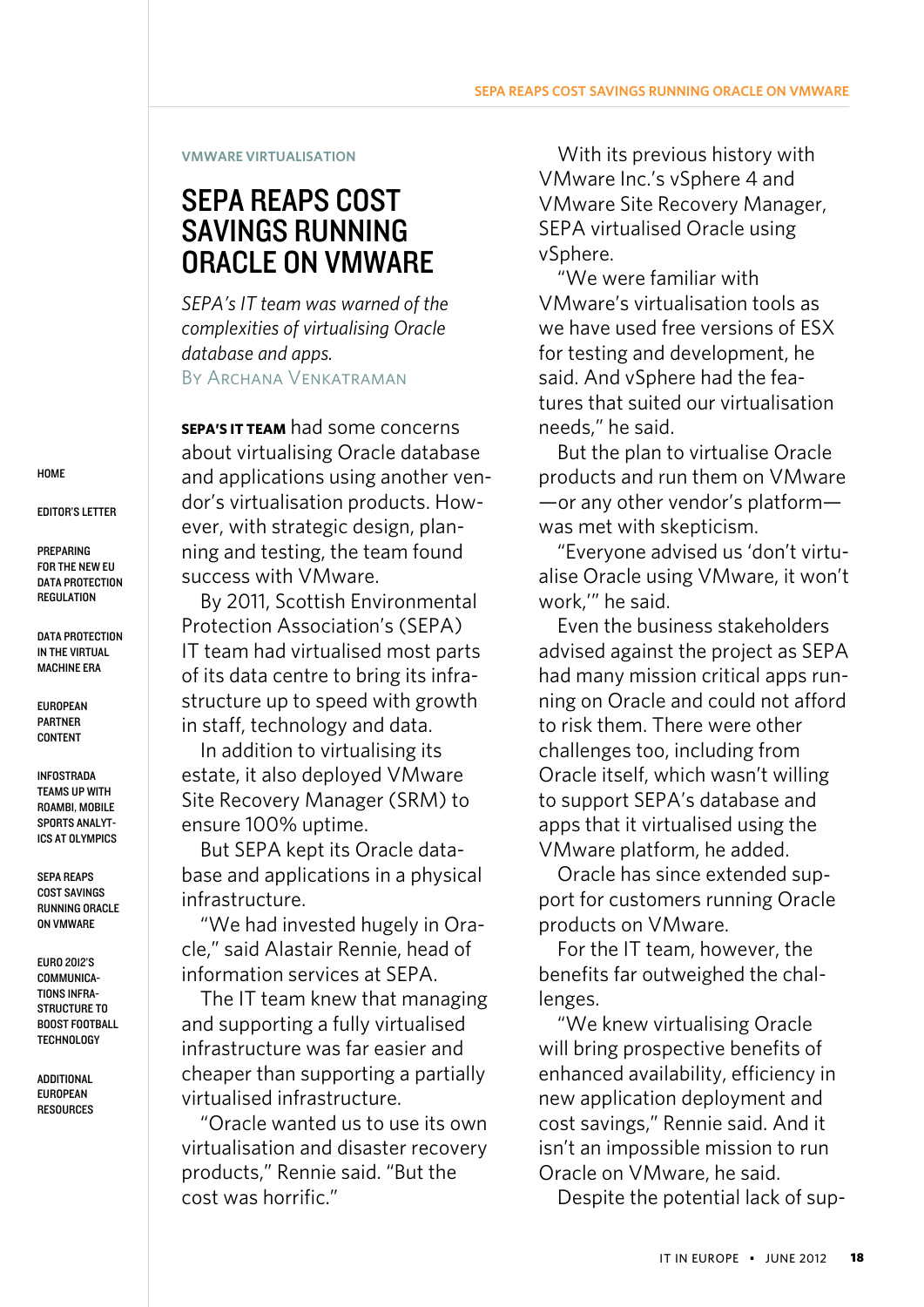port, the IT team moved forward with the project.

## **Oracle on VMware challenges, solutions**

SEPA developed a technical design to run Oracle on VMware vSphere 4 and started testing the environment, but it didn't work, Rennie said.

"We found out that we had SATA RAID 6 and Oracle won't work with that," he said.

"That's the crunch point for Oracle. It needs top of the range, fast high quality stuff around it to be effectively virtualised," he added.

SEPA's IT then replaced SATA RAID 6 with SAS RAID 10 and now runs Oracle on VMware vSphere 4. It also protects Oracle and all the other applications with SRM.

"We now have a fully virtualised application system and are reaping enterprise wide benefits," Rennie said.

The team has virtualised all core business systems—finance, license management, helpdesk and document management systems. It had 30 terrabytes of data virtualised on vSphere 4 and all this data is protected by SRM.

Its overall virtualisation project brought IT-specific benefits. It has a fully virtualised application system; a robust data backup, replication and disaster recovery strategy; and a virtualised storage infrastructure.

But there were wider businesslevel benefits too. "We got some

great cash savings," Rennie said.

The team reduced the implementation budget by approximately £180,000; it reduced the storage space by five cabinets; and consequently reduced power consumption by c20kWx2; it also achieved better than 99.98% availability and improved resiliency.

# " We found out that WE HAD SATA RAID 6 and Oracle won't WORK WITH THAT." —Alastair Rennie head of information services, **SEPA**

Once the project was complete, the team reworked its Oracle licensing agreement. SEPA now has an enterprise agreement that covers any Oracle apps that it may want to virtualise using vSphere in the future, and it worked out to be a cheaper licensing arrangement, Rennie said.

"We haven't experienced any downtime or performance issues since we started running Oracle on VMware," he added.

"Virtualising a complete Oracle instance is not complex, as long as you approach the technical design carefully and apply good principles for architecture and sizing," Rennie said. **n** 

**Archana Venkatraman** is the Site Editor of SearchVirtualDataCentre.co.UK.

**HOME** 

[Editor's Letter](#page-1-0)

**PREPARING** [for the New EU](#page-3-0)  DATA PROTECTION **REGULATION** 

DATA PROTECTION [in the Virtual](#page-9-0) [Machine Era](#page-9-0)

[European](#page-13-0)  [Partner](#page-13-0)  **CONTENT** 

[Infostrada](#page-14-0)  [Teams up](#page-14-0) With [Roambi, Mobile](#page-14-0)  [Sports Analyt](#page-14-0)[ics at Olympics](#page-14-0)

SEPA [Reaps](#page-17-0)  [Cost Savings](#page-17-0)  **RUNNING ORACLE** [on VMware](#page-17-0)

[Euro 2012's](#page-19-0)  [Communica](#page-19-0)[tions Infra-](#page-19-0)STRUCTURE TO [Boost Football](#page-19-0) **TECHNOLOGY**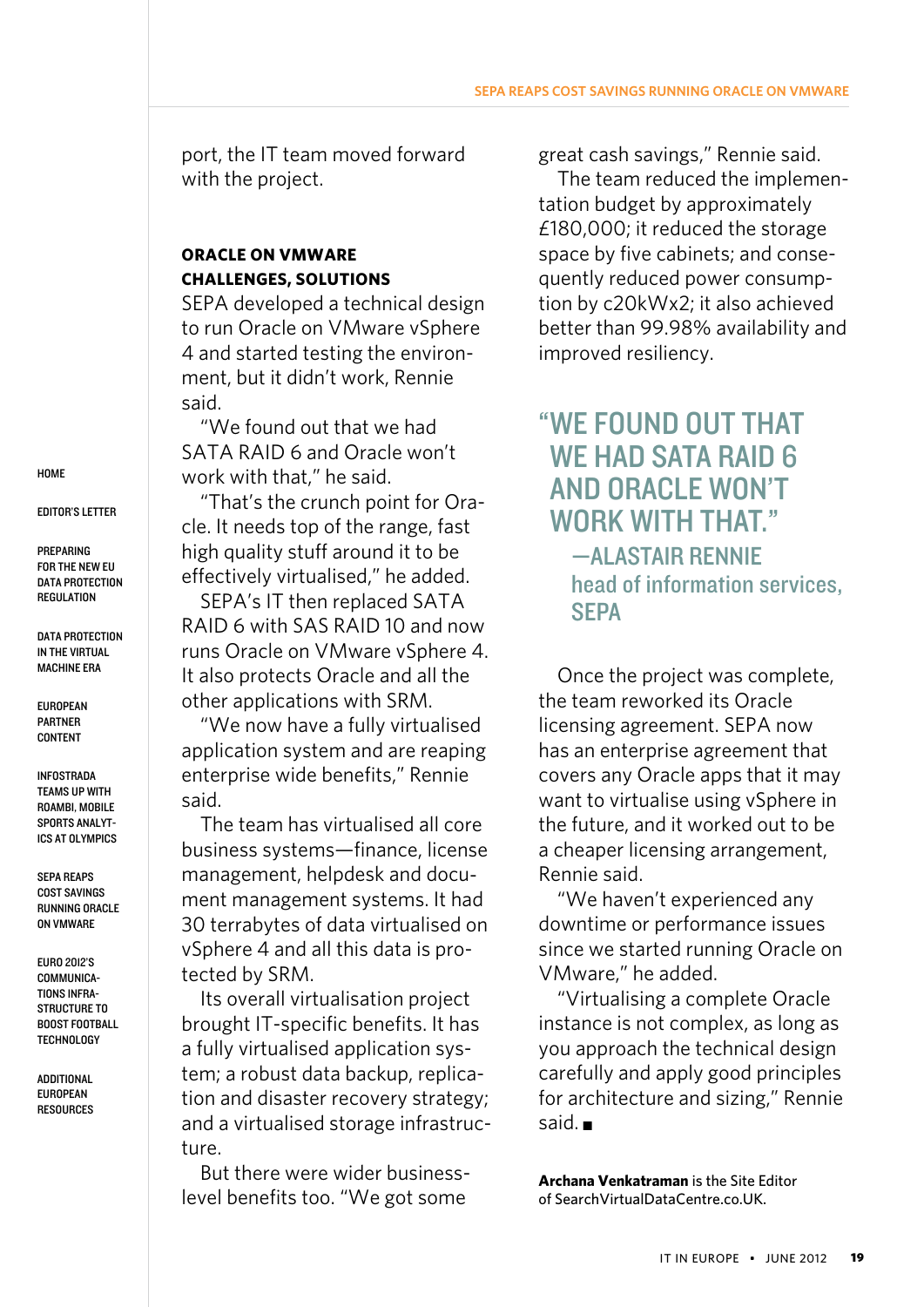#### <span id="page-19-0"></span>**communications**

# Euro 2012's **COMMMUNICATIONS INFRASTRUCTURE** to boost football technology

*Orange and TP must deliver a communications infrastructure to ensure Euro 2012 is broadcast worldwide without glitches. Find out about the challenges.*  By Joe Fernandez

**With the teams** selected and the group draws concluded, preparations for next summer's [Euro 2012](http://www.google.co.uk/url?sa=t&rct=j&q=euro%202012&source=web&cd=1&sqi=2&ved=0CC4QFjAA&url=http%3A%2F%2Fwww.uefa.com%2Fuefaeuro2012%2F&ei=RuHcTuGkOqrv0gHxuYDVDQ&usg=AFQjCNHnS5xNaHuCiVO1F76oAPItVvi9eg&sig2=zNQgiGxWCtMVFUDMupNr6Q) football tournament are well under way in Poland and Ukraine. Technology is a big part of that process, with [Orange](http://www.google.co.uk/url?sa=t&rct=j&q=orange%20corporate&source=web&cd=5&sqi=2&ved=0CFwQFjAE&url=http%3A%2F%2Fwww.orange.com%2F&ei=GeLcTtmoI-Lf0QHA0smcCw&usg=AFQjCNFBGVIstsxVZBW7mkmt7M7deSjpoQ&sig2=0YJjkiIDzZFTzdQI_N2CHA) and Telekomunikacja Polska (TP) building an [IT and](http://itknowledgeexchange.techtarget.com/modern-network-architecture/unified-communications-and-telecom/)  [communications infrastructure](http://itknowledgeexchange.techtarget.com/modern-network-architecture/unified-communications-and-telecom/) in Poland that will support the massive data transmission necessary for the event.

Orange will provide the fixed and mobile telephone services while TP will provide the [WAN infrastruc](http://searchnetworkingchannel.techtarget.com/tip/Designing-a-WAN-infrastructure)[ture](http://searchnetworkingchannel.techtarget.com/tip/Designing-a-WAN-infrastructure) and the Internet links across all of the tournament's eightvenue estate. The solution will also include a public access Wi-Fi network across public transport and key tourist buildings, including libraries.

The challenge of managing this football technology is no small feat. TP and Orange will provide the following, amongst other services:

■ 7,000 Internet and corporatenetwork access ports

- $\blacksquare$  1,750 fixed phone lines
- $-1,425$  mobile phones
- ■1,300 LD monitors sourced from Sharp
- $\blacksquare$  1,000 laptops
- 1,000 TV sets also sourced from Sharp
- **n** 150 wireless [access points](http://searchmobilecomputing.techtarget.com/definition/access-point)
- $\blacksquare$  2,500 km of [optical](http://searchmobilecomputing.techtarget.com/definition/optical-wireless) cabling in all facilities
- [Bit rate](http://searchnetworking.techtarget.com/definition/bit-rate) of 70 [Gbps](http://whatis.techtarget.com/definition/0,,sid9_gci212177,00.html), enabling simultaneous transmission (also in HD) from 32 cameras
- **BOO** members of the Euro technological support team.
- Guaranteed 99.999% reliability of the systems and hardware, with the maximal permitted transmission downtime of 26 seconds a day.

The integrated wired and wireless network will provide the service of [data transmissions on the](http://searchtelecom.techtarget.com/feature/Guide-to-MPLS-VPN-Ethernet-VPLS-edge-networking-services)  [basis](http://searchtelecom.techtarget.com/feature/Guide-to-MPLS-VPN-Ethernet-VPLS-edge-networking-services) of fibre-optical and Wi-Fi, ultimately running over a [Layer 3](http://itknowledgeexchange.techtarget.com/itanswers/types-of-mpls/)  [MPLS VPN](http://itknowledgeexchange.techtarget.com/itanswers/types-of-mpls/). The central LAN will connect to two WAN routers located in Poland and Ukraine. These will be monitored around the clock to ensure the above deliverables are met and the tournament runs on schedule with minimal disruption to the teams, viewers, journalists and officials.

# **Building sustainable unified communications infrastructures**

The main goal of [a unified com](http://searchunifiedcommunications.techtarget.com/answer/Integrating-Unified-Communications-apps-into-an-existing-infrastructure)[munications strategy](http://searchunifiedcommunications.techtarget.com/answer/Integrating-Unified-Communications-apps-into-an-existing-infrastructure) should be to facilitate an innovative business process regardless of the commu-

**HOME** 

[Editor's Letter](#page-1-0)

**PREPARING** [for the New EU](#page-3-0)  DATA PROTECTION **REGULATION** 

DATA PROTECTION [in the Virtual](#page-9-0) [Machine Era](#page-9-0)

[European](#page-13-0)  [Partner](#page-13-0)  **CONTENT** 

[Infostrada](#page-14-0)  [Teams up](#page-14-0) With [Roambi, Mobile](#page-14-0)  [Sports Analyt](#page-14-0)[ics at Olympics](#page-14-0)

SEPA [Reaps](#page-17-0)  [Cost Savings](#page-17-0)  **RUNNING ORACLE** [on VMware](#page-17-0)

Euro 2012's Communications Infra-STRUCTURE TO Boost Football **TECHNOLOGY**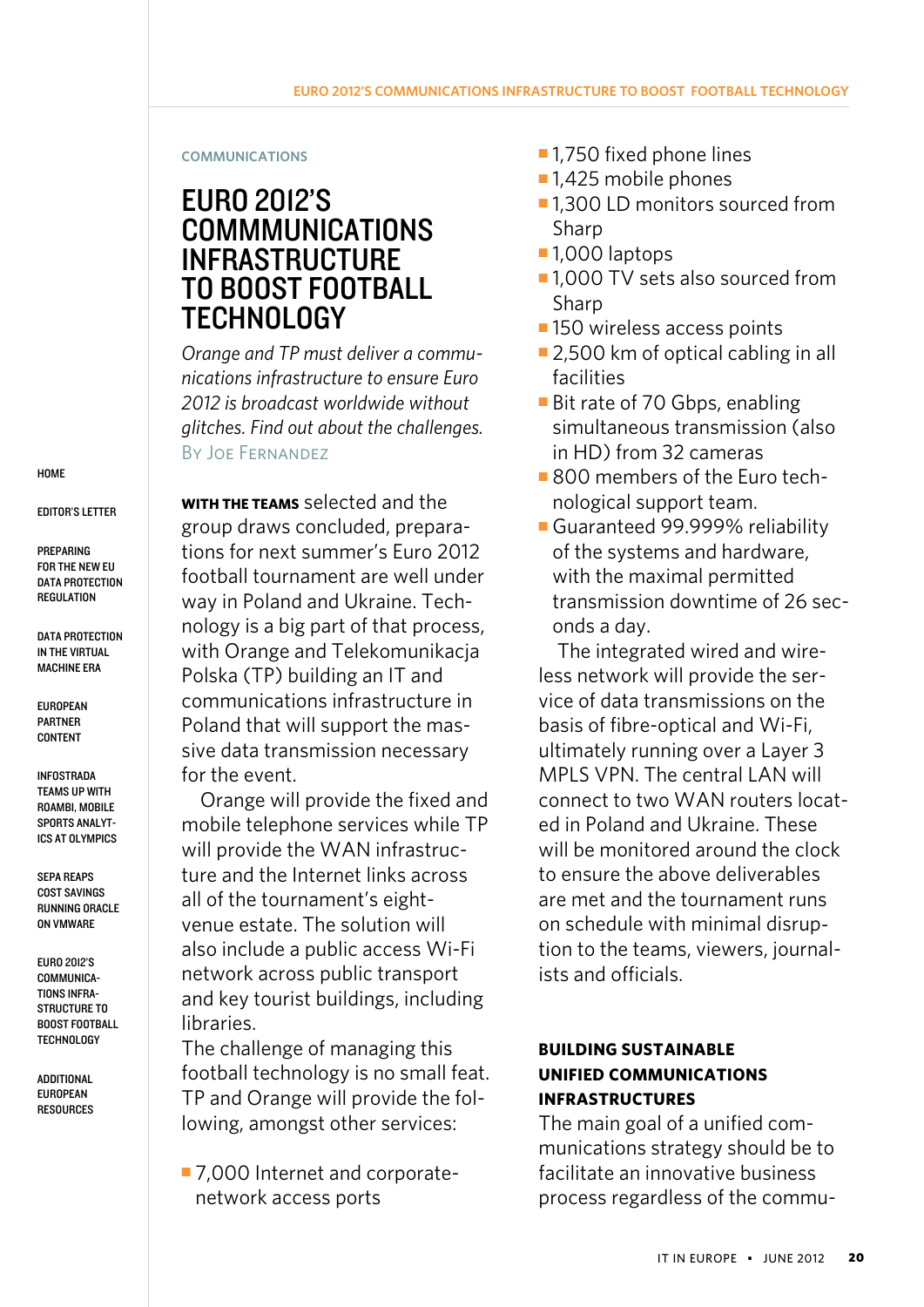nications medium.

IT operations and security staff often struggle to get their arms around the problem of securing Voice over IP and unified communications. Knowing [threats and](http://searchsecurity.techtarget.com/tip/Unified-communications-infrastructure-threats-and-defense-strategies)  [defense strategies](http://searchsecurity.techtarget.com/tip/Unified-communications-infrastructure-threats-and-defense-strategies) is essential to maintaining their premise.

Yet, [successful unified commu](http://searchunifiedcommunications.techtarget.com/news/1373668/Unified-communications-infrastructure-virtualization-now-a-reality)[nications \(UC\) infrastructures](http://searchunifiedcommunications.techtarget.com/news/1373668/Unified-communications-infrastructure-virtualization-now-a-reality) can be deployed via server virtualisation and reduce capital outlays and management overhead for enterprises with limited resources.

The new football technology system, which has been in development by UEFA, Orange and TP for two years, will link the host cities, stadiums and hotels with UEFA representatives and local organisational committees.

It will also support transmissions from all TV cameras in stadia to UEFA's many official broadcast partners at the International Broadcasting Centre in Warsaw.

TP is leveraging its existing experience in providing tailor-made IT and communications services, in order to help the tournament air without hindrance or intrusion.

TP president Maciej Witucki explained, "The network we have built with Orange includes advanced end-to-end solutions integrating various systems and applications. It will provide UEFA employees, journalists and commentators [with] [data transmis](http://searchsecurity.techtarget.com/tip/Secure-data-transmission-methods)[sion](http://searchsecurity.techtarget.com/tip/Secure-data-transmission-methods), Internet access and [voice](http://searchunifiedcommunications.techtarget.com/definition/VoIP)  [communications](http://searchunifiedcommunications.techtarget.com/definition/VoIP) (fixed, mobile, and IP) as well as help satisfy UEFA's hardware requirements."

# **Sports IT, football technology and communications infrastructure: An evolving art**

All IT eyes will be on this project and the football technology. In large part, Orange and TP will be sure to avoid the kind of communi-

# Building sustainable unified communications infrastructures

**The main goal of [a unified communications strategy](http://searchunifiedcommunications.techtarget.com/answer/Integrating-Unified-Communications-apps-into-an-existing-infrastructure) should be to facilitate an innovative business process regardless of the communications medium.**

**IT operations and security staff often struggle to get their arms around the problem of securing Voice over IP (VoIP) and unified communications. Knowing [threats](http://searchsecurity.techtarget.com/tip/Unified-communications-infrastructure-threats-and-defense-strategies)  [and defense strategies](http://searchsecurity.techtarget.com/tip/Unified-communications-infrastructure-threats-and-defense-strategies) is essential to maintaining their premise.**

**Yet, [successful unified communications \(UC\) infrastructures](http://searchunifiedcommunications.techtarget.com/news/1373668/Unified-communications-infrastructure-virtualization-now-a-reality) can be deployed via server virtualisation and reduce capital outlays and management overhead for enterprises with limited resources.** 

**HOME** 

[Editor's Letter](#page-1-0)

**PREPARING** [for the New EU](#page-3-0)  DATA PROTECTION **REGULATION** 

DATA PROTECTION [in the Virtual](#page-9-0) [Machine Era](#page-9-0)

[European](#page-13-0)  [Partner](#page-13-0)  **CONTENT** 

[Infostrada](#page-14-0)  [Teams up](#page-14-0) With [Roambi, Mobile](#page-14-0)  [Sports Analyt](#page-14-0)[ics at Olympics](#page-14-0)

SEPA [Reaps](#page-17-0)  [Cost Savings](#page-17-0)  **RUNNING ORACLE** [on VMware](#page-17-0)

[Euro 2012's](#page-19-0)  [Communica](#page-19-0)[tions Infra-](#page-19-0)STRUCTURE TO [Boost Football](#page-19-0) **TECHNOLOGY**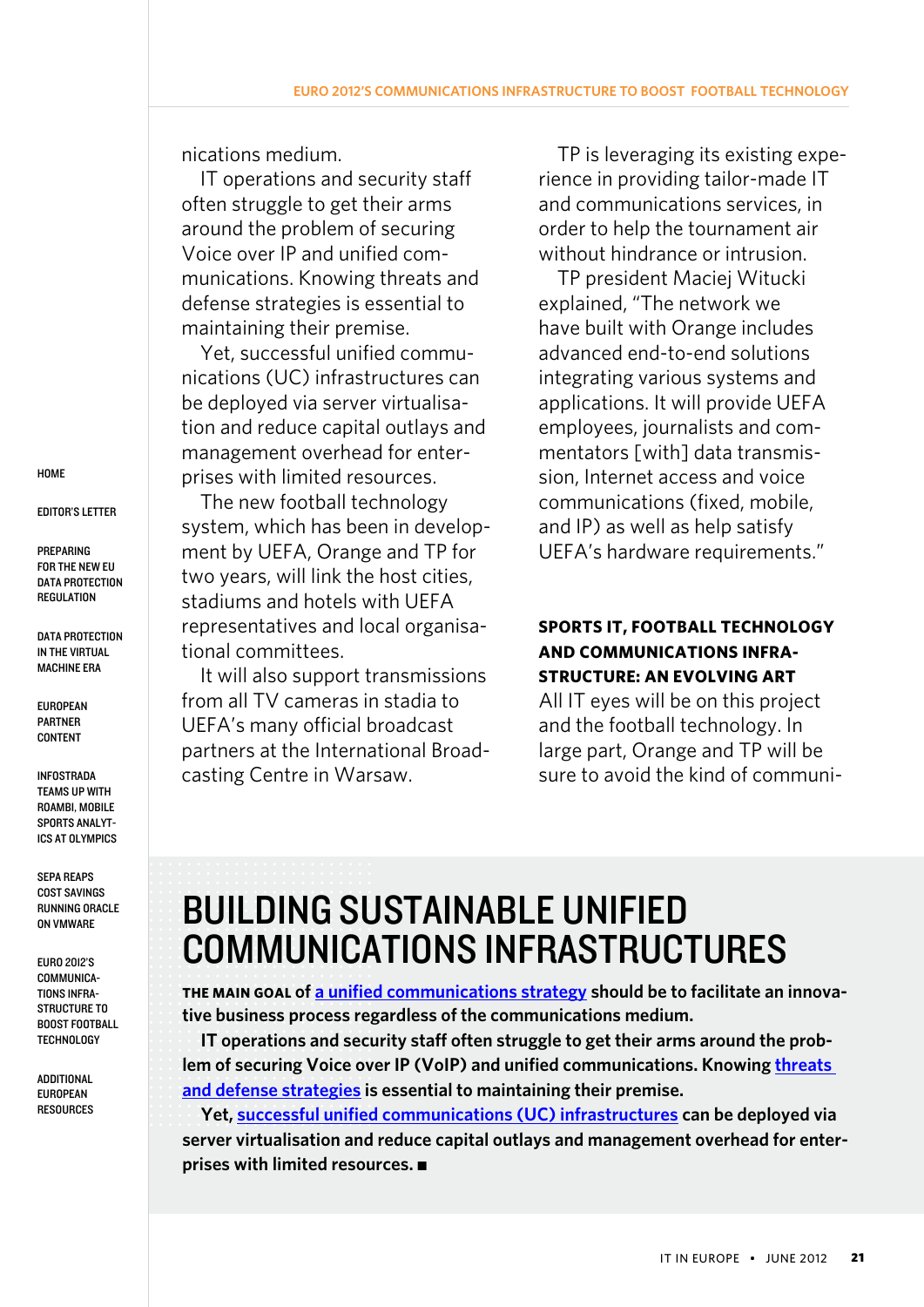cations interruption that occurred at the World Cup in South Africa.

In addition, the tournament is being labeled a warm-up to the London 2012 Olympic Games, for which Cisco is building a similar communications infrastructure. As such, Orange and TP will be under the highest scrutiny from the public to deliver a technological marvel for other events to rival.

UEFA Events SA CEO David Taylor has laid down stiff orders to the firms: "It is crucial we have best-in-class services from Orange and TP, our technology partner, in order to deliver the live match signals from Polish stadiums to UEFA's many broadcaster partners and then on to football fans around the world."

But Witucki remains unfazed. "We are committed to ensuring we meet all the needs of UEFA, journalists, our clients and customers of the Euro 2012 so that we can be part of the solution to help deliver an outstanding experience of the events for all viewers and fans."

Part of his confidence comes from early success in the two draws held for the tournament to date.

"We have already passed the first test, supporting the UEFA Euro 2012 qualifying draw in Warsaw in February 2010 and last week's

group draw at the Palace of Arts in Kyiv, Ukraine, when we provided communications and data transmission services for UEFA and for the media without any glitches.

"We now plan to create a special lab to simulate the [interoperation](http://searchsoa.techtarget.com/definition/interoperability) 

The tournament is being labeled a warm-up to the London 2012 Olympic Games, for which Cisco is building a similar communications infrastructure.

of the systems for the Euro 2012 team in coordination, where necessary, with the systems of UEFA's Ukrainian technology partners," he said.

It is clear that this networking challenge will be a massive task for TP and Orange, but if it runs smoothly, this new virtualised, high-tech Euro tournament could well be an example for other vendors to follow in the years to  $come.$ 

**Joe Fernandez** was previously a news writer for SearchNetworking.co.UK.

**HOME** 

[Editor's Letter](#page-1-0)

**PREPARING** [for the New EU](#page-3-0)  DATA PROTECTION **REGULATION** 

DATA PROTECTION [in the Virtual](#page-9-0) [Machine Era](#page-9-0)

[European](#page-13-0)  [Partner](#page-13-0)  **CONTENT** 

[Infostrada](#page-14-0)  [Teams up](#page-14-0) With [Roambi, Mobile](#page-14-0)  [Sports Analyt](#page-14-0)[ics at Olympics](#page-14-0)

SEPA [Reaps](#page-17-0)  [Cost Savings](#page-17-0)  **RUNNING ORACLE** [on VMware](#page-17-0)

[Euro 2012's](#page-19-0)  [Communica](#page-19-0)[tions Infra-](#page-19-0)STRUCTURE TO [Boost Football](#page-19-0) **TECHNOLOGY**